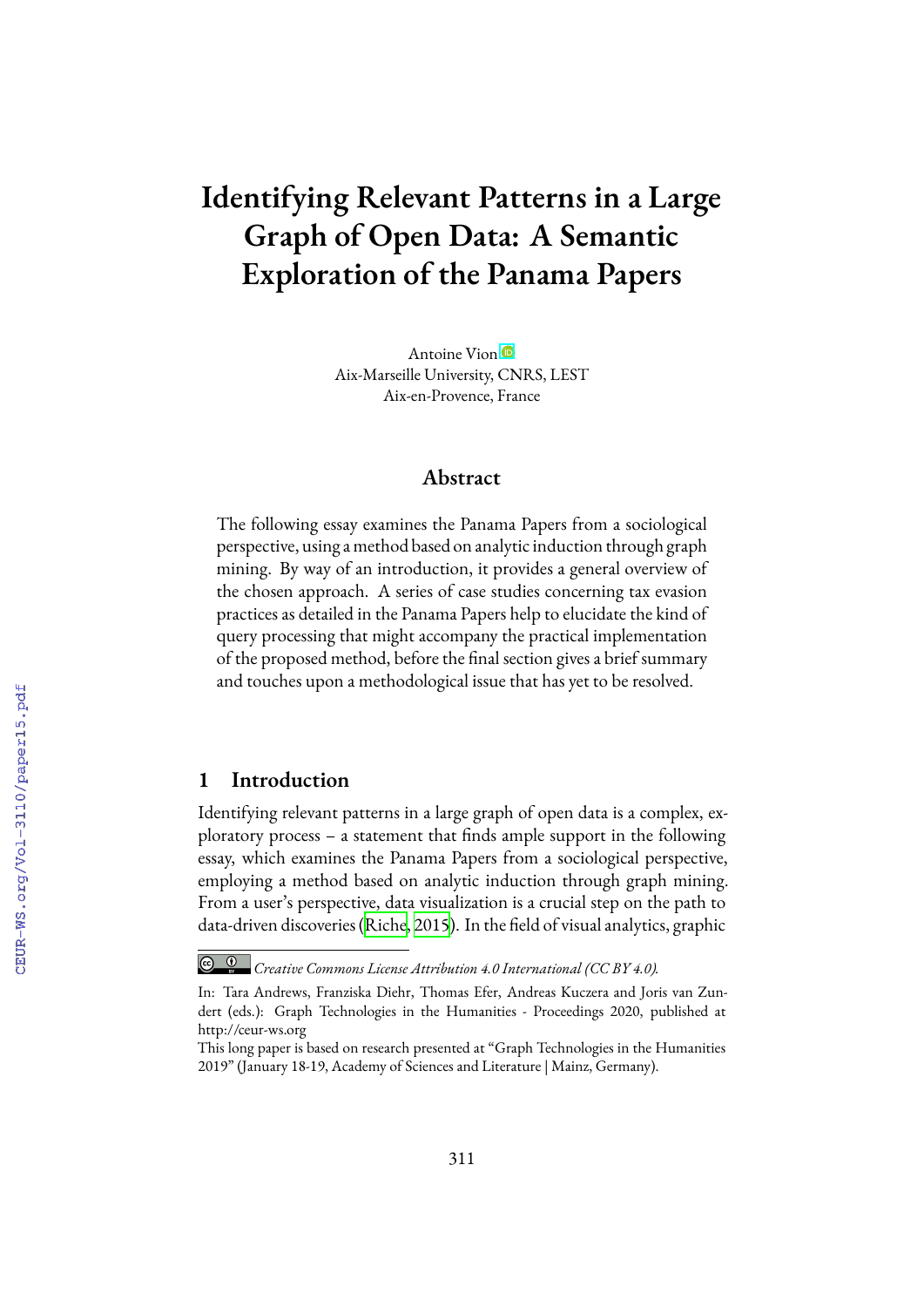visual interfaces tease knowledge out of the data and reveal ways in which this data can be tested, refined, and shared [\(Pike et al.,](#page-20-0) [2009\)](#page-20-0).

In an effort to better understand how the process of analytic induction through graph mining might function in practice, this essay explores open data knowledge graphs (KGs) with the help of DERIVO's SemSpect tool ([Liebig et al.,](#page-20-1) [2017](#page-20-1)).<sup>[1](#page-1-0)</sup> Running on a Neo4J graph database, SemSpect allows researchers to explore KGs in an intuitive manner. Moreover, the tool's usage of the GraphScale system [\(Liebig et al.,](#page-20-1) [2017](#page-20-1)) permits the addition of an abstraction layer to the KG, which enables fast reasoning and highperformance querying [\(Glimm et al.,](#page-19-0) [2014](#page-19-0)). With SemSpect, scholars can embark on a data-driven exploration of the KG in question with a mere click of their mouse – no blind queries are required. In contrast to other systems, SemSpect's aggregated representation allows users to investigate highly complex KGs, making it possible to understand their structure without having to engage with the details of the queries applied. At the same time, the tool empowers researchers to group parts of the KG into clusters and categories, and to re-use them in new queries, which in turn allows the model of the KG to be progressively refined.

In the following sections of this paper, I will provide a general overview of analytic induction (Section [2](#page-1-1)); discuss the kind of query processing that was used to examine a series of case studies on tax evasion practices, as revealed in the Panama Papers (Section [3\)](#page-2-0); present a selection of data-driven discoveries, which will illustrate the benefits of this kind of query processing (Section [4](#page-6-0)); and present an outlook on further research based on analytic induction (Section [5\)](#page-17-0).

# <span id="page-1-1"></span>**2 Applying the Method of Analytic Induction to Tax Evasion Patterns**

Analytic induction [\(Znaniecki,](#page-21-0) [1934](#page-21-0)) is a well-established research strategy in the social sciences. A researcher begins by studying a small number of cases of a particular phenomenon with the intention of finding a set of common denominators. The information gathered is used to draw up a hypothesis, which is then tested on additional cases([Robinson,](#page-21-1) [1951\)](#page-21-1). If any of the new cases do not verify the hypothesis, either the hypothesis is reformulated to match the features of all the cases studied so far, or the original definition of the type of phenomenon to be explained is altered on the grounds that it does not represent a causally homogeneous category [\(Lewis-Beck et al.](#page-19-1), [2003\)](#page-19-1). Further cases are investigated until no more irregularities appear.

<span id="page-1-0"></span><sup>1</sup> <http://www.semspect.de>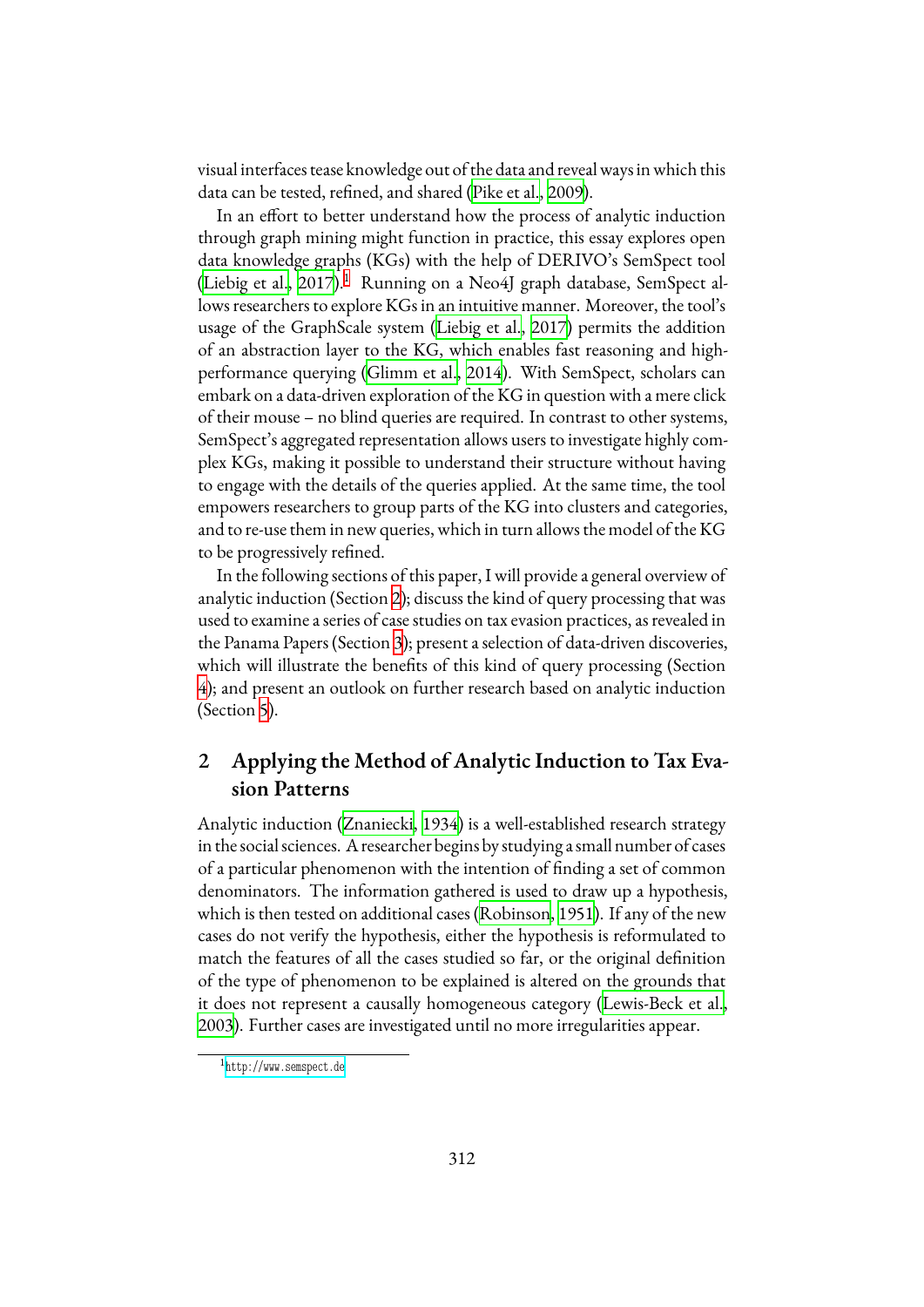The method of analytic induction highlights a number of complex challenges associated with graph mining and semantic analysis [\(Table 1](#page-2-1)). First and foremost, it underscores the importance of refining and developing the categories that are initially used to define a particular social phenomenon; computationally speaking, this corresponds to ontology refinement and iterative semantic processing. Even more significant, perhaps, is the fact that the primary goal of analytic induction is to identify cases([Ragin and H.](#page-20-2), [1992\)](#page-20-2) that can be used for comparative research: when translated to the field of query processing in web data, such an approach requires a whole new set of techniques, case-based reasoning search for similarities being a case in point ([Mottin et al.,](#page-20-3) [2019\)](#page-20-3).

<span id="page-2-1"></span>

| Analytical induction                            |               | Graph mining                               |
|-------------------------------------------------|---------------|--------------------------------------------|
| Case building                                   | $\Rightarrow$ | Pattern in the graph:                      |
| Building a singular complexion<br>of properties |               | Fixed number of objects                    |
| Looking for interesting rela-<br>tions          |               | Required characteristics of<br>each object |
|                                                 |               | Required relations between the             |
|                                                 |               | objects                                    |
| <b>Added value</b>                              | $\Rightarrow$ | Deep understanding of the data             |
|                                                 |               | while building hypotheses                  |
| Frequency                                       | $\Rightarrow$ | Interesting patterns do not have           |
|                                                 |               | lots of occurrences but are fre-           |
|                                                 |               | quent enough to capture gen-               |
|                                                 |               | eral features                              |

Table 1: Analytic induction and graph mining

## <span id="page-2-0"></span>**3 Accounting Heterotopias: Retrieving Relevant Patterns as a Methodological Challenge**

Using the method outlined in the previous section, we examined the open data package commonly referred to as the Panama Papers with a view towards gathering any relevant information that could help to shed light on the tax evasion techniques that were being used.

Typically, the tax optimization practices of large companies are overseen by external treasury management providers and include methods such as over-invoicing; transferring expenses to subsidiaries located in tax havens; 'forgetting' sub-subsidiaries in the accounting consolidation; organizing white sales; and laundering money on a large scale through the purchase of raw materials, and on a small scale through cheques or prepaid card systems.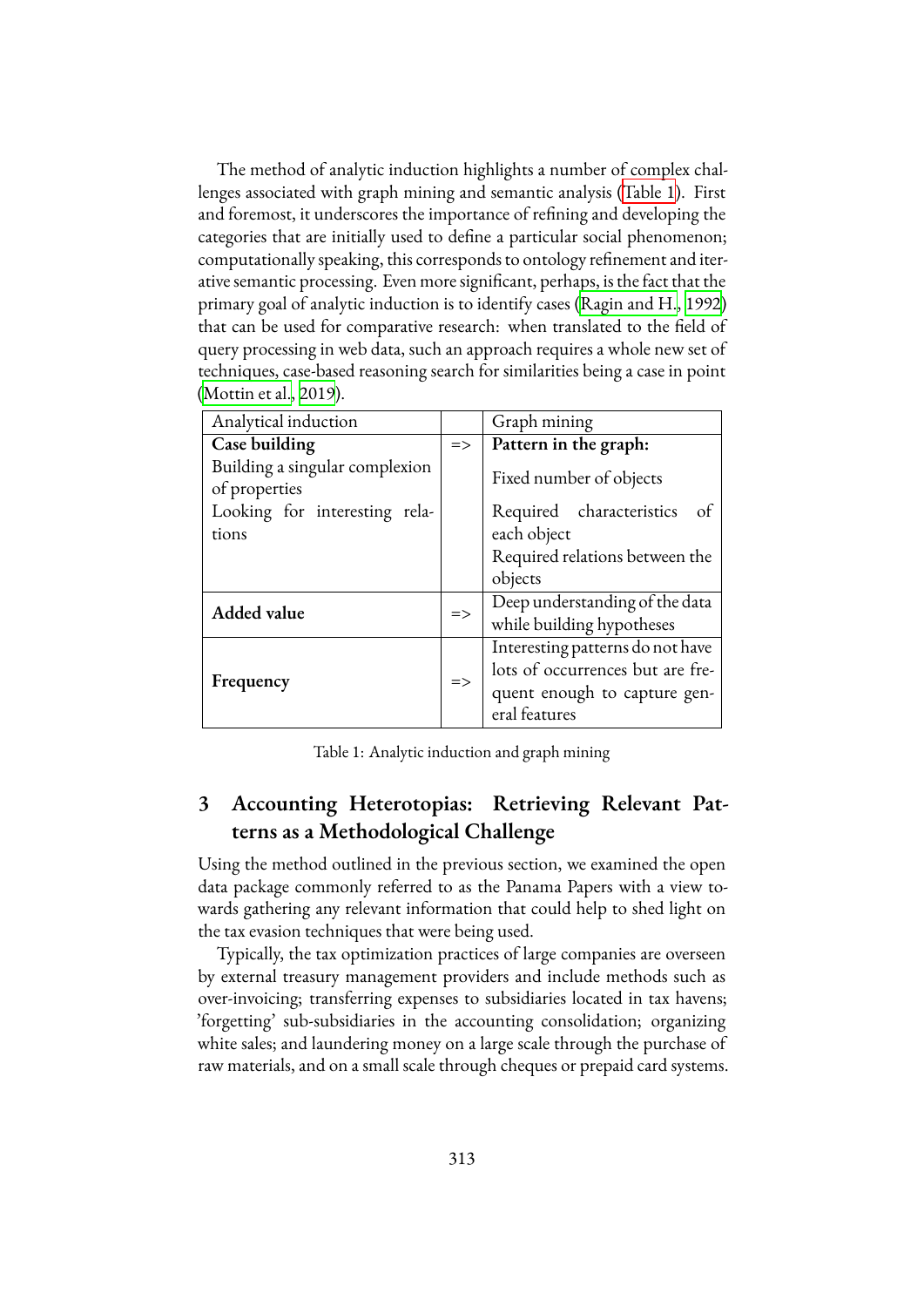All of these practices function as "black holes of power"([Lascoumes and](#page-19-2) [Lorrain](#page-19-2), [2007](#page-19-2)) insofar as intermediation is protected by the institutionalization of secrecy in certain jurisdictions. The Lux Leaks scandal, in which Luxembourg's tax rulings were shown to have provided an unfair advantage to over 340 companies worldwide, is a clear example of the high price paid by whistleblowers from major audit firms who dare to reveal their companies' schemes to the general public. In 2016, the European Directive on the Protection of Trade Secrets further enhanced the secrecy of accounting data. As a result, it has become very difficult to provide proof of offshoring through accounting – while the annual reports of major corporations are a matter of public record via their consolidated statements, those of offshore subsidiaries are no longer available.

In the absence of open transaction data, the information provided by the Panama Papers is predominantly topological. Suzanne [Roberts](#page-20-4) [\(1994](#page-20-4)) has shown how the geography of offshore financial flows contributes to the construction of fictitious spaces. In order to understand this phenomenon, it is necessary to keep in mind that any accounting entry, whatever its final form, assumes as a basic principle that the value recorded in one book is related to a duplicate value in another book. Normally, this practice of double-entry bookkeeping can serve as a basis for reconstructing transactions and, by extension, the networks of economic agents who have recorded the transactions in question. However, the various methods of fiscal optimization now in widespread use combine to create what could be called an accounting heterotopia; a term inspired by Michel Foucault's concept of spaces that suspend, neutralize, or reverse their relationships to other locations([Foucault](#page-19-3), [1984\)](#page-19-3). In effect, tax havens offer a means for constructing an accounting heterotopia by permitting the registration of fictitious duplicates referring to accounts drawn up in places where they escape any jurisdictional control. What the Panama Papers allow us to do is to track down these duplicates.

### **3.1 Offshoring Tricks**

Historically, law firms and corporate service providers such as Mossack Fonseca, who were heavily implicated in the Panama Papers scandal, have used certain strategies to help companies play with the spatiality of jurisdictions in their relations with supervisory institutions. What these strategies have in common is that they are not codified, but rather based on tacit knowledge. We have therefore examined graph data from the Panama Papers with a view towards patterns that are characteristic of such implicit practices.

The online databases in question match the definition of what is commonly called Open Data: "A piece of data is open if anyone is free to use,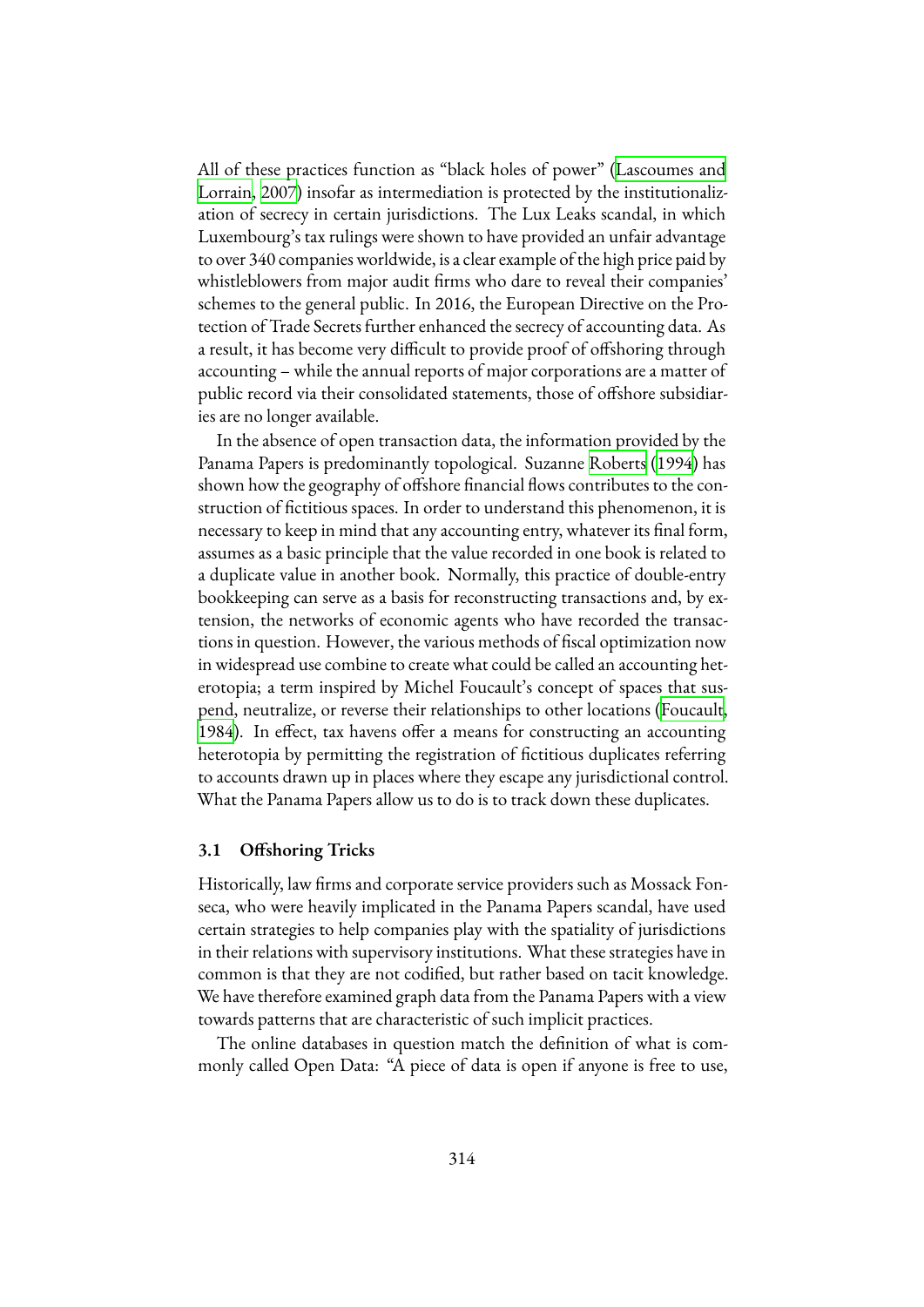reuse, and redistribute it – subject only, at most, to the requirement to attribute and/or share-alike." The progressive aggregation of such databases means that they become increasingly linked([Kitchin](#page-19-4), [2014\)](#page-19-4) in a process of data massification. The main technical problem associated with such a mass of data is the concomitant proliferation of duplicates, since the data is not subject to semantic cleansing. If, for example, a company name has been entered into the Evasion Professionals database as [Name] Limited and [Name] Ltd, the same company will appear in two separate instances.

The Evasion Professionals database is an aggregate of the Offshore Leaks database. The architecture of the database consists of officers (operators identified as set-up operators), intermediaries (intermediaries working on the files), entities (natural or legal persons on whose behalf the file is processed), and addresses (addresses linked to the three types of predefined entities); companies are classified according to operational criteria (active, inactive, dissolved, relocated, redomiciled, etc.). The content available online does not, however, give access to all of the extracted data: in order to protect themselves from cumbersome and costly legal proceedings, the International Consortium of Investigative Journalists (ICIJ) and the participating hackers have left out information concerning the amounts and dates of transactions.

The absence of dates means that fine temporal processing is not available, whether it be genealogical, archaeological, or sequential. As a result, the attempt to represent the complex social temporalities involved in the various transactions recorded in the data produces a synchronic fiction. In fact, computation without dates makes it almost impossible to carry out a pragmatic analysis of the operations of record capture, circulation, and manipulation, or any form of matching of editing sequences forming the 'careers' of clients([Abbott,](#page-19-5) [1999](#page-19-5)), which raises the question of the usefulness of uploading data with such obvious technical and legal limitations.

In the case of the Panama Papers, the ordering of the data corresponds neither to the logic of entirely raw and unstructured data, nor to semantic-ally consistent object classes or ontologies.<sup>[2](#page-4-0)</sup> It does, however, appear semistructured for the purposes of statistical analysis, whether it be simple descriptive statistics or network statistics, and the ICIJ website provides a graph-based network analysis software that appears to be intended for precisely that purpose: the examples made available to users online show networks of co-affiliation located at the same tax address, and the various affiliations of operators identified as fraudsters.

<span id="page-4-0"></span> $^{2}$ In computing, ontologies are structured sets of terms and concepts that are used to define the meaning of a given information field, either via the metadata of a namespace or the elements defined by a stabilized knowledge domain.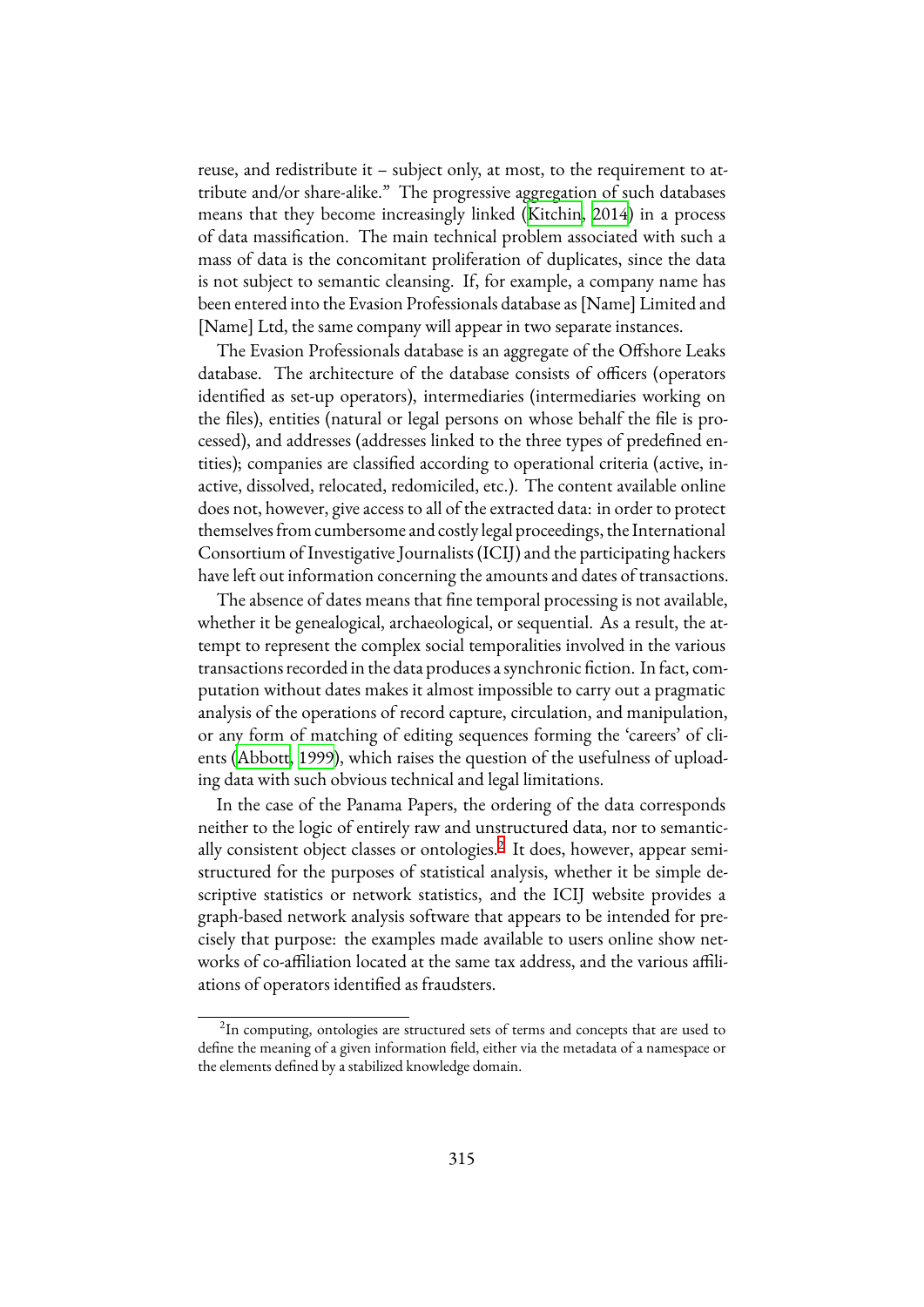In combination, the openness of the available data, its sheer volume, and the kind of investigative tools that are provided on the ICIJ's website exert considerable influence on how the mechanisms of tax evasion can be examined.

## **3.2 The Limitations of ICJI's Collaborative Exploration Tools**

Sociologists investigating the phenomenon of tax evasion face a number of methodological challenges. When conducting exploratory research of open data, two types of problems immediately become apparent: the first concerns the analytical limitations of the tools that are made available to the researcher, as in the case of the ones provided on the ICIJ website; the second has to do with the tools used for alternative research strategies.

The ICIJ gives interested users the option of downloading network processing software with which they can generate graphs comparable to those created by information services companies to visualize the affiliations of company directors or other persons of interest. However, the ICIJ's choice to focus on what is commonly referred to as self-centered networks or affiliation networks has some rather unfortunate consequences. Generally speaking, working with self-centered networks involves a simple query based on filters and dictionaries of proper names (celebrities, companies, etc.), which makes it possible to quickly retrieve information concerning the participation of a given person or company. In the case of Mossack Fonseca, the immediate targets of ICIJ's efforts were the British and Icelandic prime ministers, David Cameron and Sigmundur Davíð Gunnlaugsson, both of whom resigned in the wake of the Panama Papers scandal.<sup>[3](#page-5-0)</sup>

By conjuring up visible networks, the ICIJ succeeded in arousing media interest in what are ultimately invisible practices. However, by choosing to focus on the relationship between a particular personality and the intermediaries of an optimization firm like Mossack Fonseca, the ICIJ participated in a logic of shaming the latter's clients, as opposed to conducting an indepth analysis of the firm's practices. Self-centered or affiliation networks are simply not conducive to exposing the creative bookkeeping techniques of such firms, which often duplicate, conceal, or anonymize company names – in the final analysis, assessing the phenomenon of tax evasion based on dyadic relationships, such as those between officers and intermediaries, or entities and officers and/or intermediaries, is an inadequate response to the challenges at hand.

<span id="page-5-0"></span><sup>&</sup>lt;sup>3</sup>The news that Cameron held shares in an offshore company together with his father broke in the middle of the Brexit campaign, while Gunnlaugsson's involvement in offshore dealings came to light shortly after he had signed a military agreement with the US.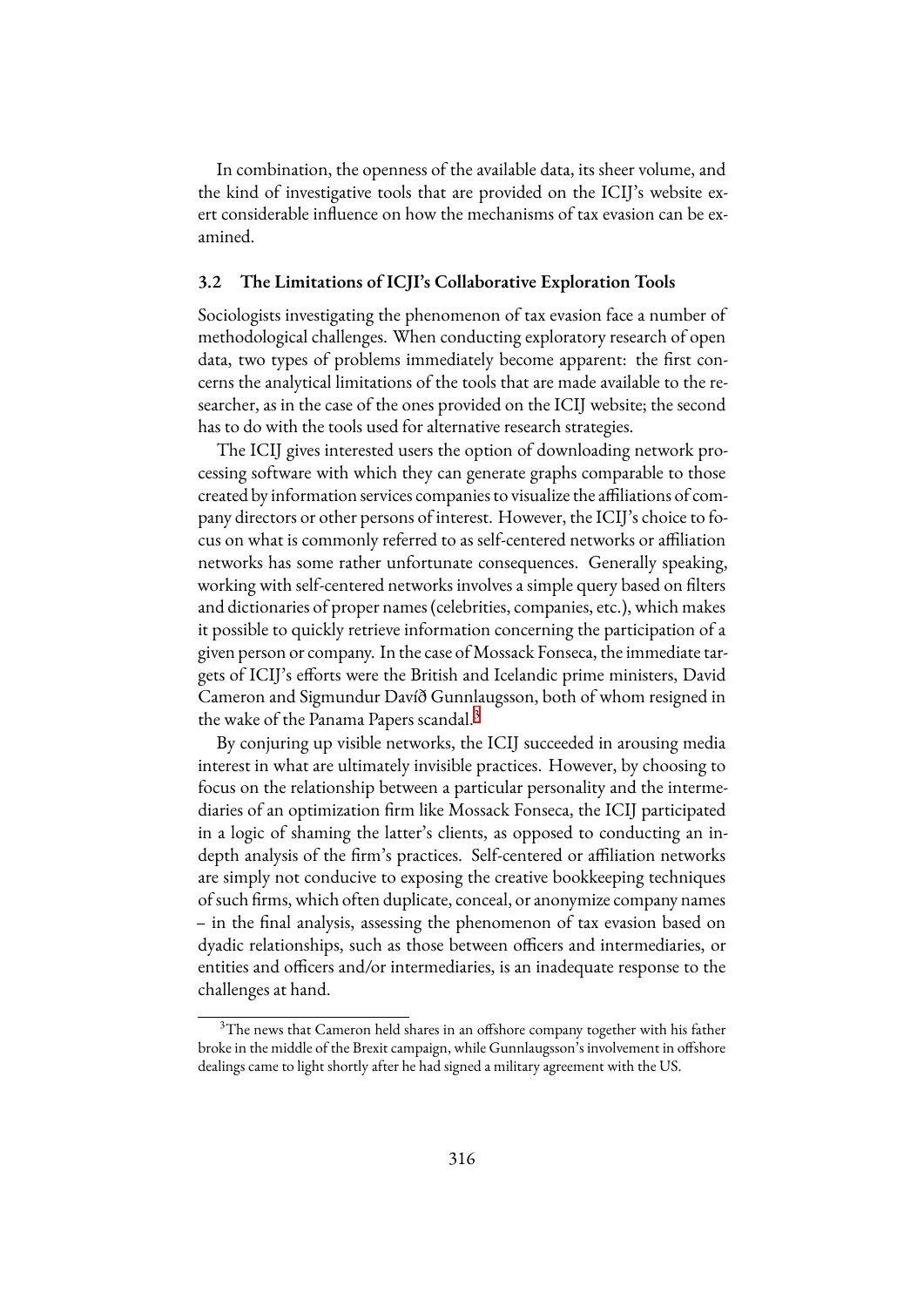### **3.3 Visual Analytics**

One way to address the problems outlined above is to draw on software solutions from the domain of visual analytics, which can be defined as a science of analytical reasoning([Ribarsky et al.](#page-20-5), [2009\)](#page-20-5) supported by interactive visual interfaces that help to overcome problems of data size and complexity [\(Dill](#page-19-6) [et al.,](#page-19-6) [2012](#page-19-6)). Visual analytics is a multi-disciplinary field of research that leverages recent findings in areas such as visualization, data mining, data management, data fusion, statistics, and cognitive science([Kielman et al.](#page-19-7), [2009\)](#page-19-7). As pointed out in the introduction, the ability to visualize data is an essential prerequisite for data-driven discoveries. In the course of our own investigation into the Panama Papers, we used GraphScale and SemSpect software developed by DERIVO – two excellent tools that make intuitive graph exploration possible. The main advantage of GraphScale and SemSpect lies in the fact that they exploit a level of ontological abstraction that is automatically constructed from a semantic graph by means of graph mining in order to enable complex and traceable queries.

## <span id="page-6-0"></span>**4 Three Key Skills: Occulting, Partitioning, Porting**

By proceeding in an inductive way from basic data to the detailed analysis of complex files, our systematic exploration of the database enabled us to identify three recurring tax evasion techniques in the Panama Papers.

### **4.1 Occulting**

As discussed in the previous section, the specific nature of the data contained in the Panama Papers demands a suitable approach to processing it, and great care must be taken in regard to the inferences that are being drawn.

After conducting multiple tests, it became clear that the only reliable method for engaging with the data at hand – incomplete as it is – was to reconstruct the chains of tax packages starting with their associated addresses. The registered companies are letterbox companies that have been set up for the very purpose of bypassing legal restrictions, and they typically carry more or less creative names. But if one manages to move past this ruse, it becomes possible to reconstruct chains of letterboxes, to follow circuits of evasion, and to expose the accounting heterotopias that are made possible by the geographical location of the financial vehicle corporations (FVCs) involved in the scheme.

With this goal in mind, the query logic of searching for co-affiliations of companies at specific addresses appears far more promising than the analysis of egocentric networks. Indeed, the mass of data uploaded by the ICIJ is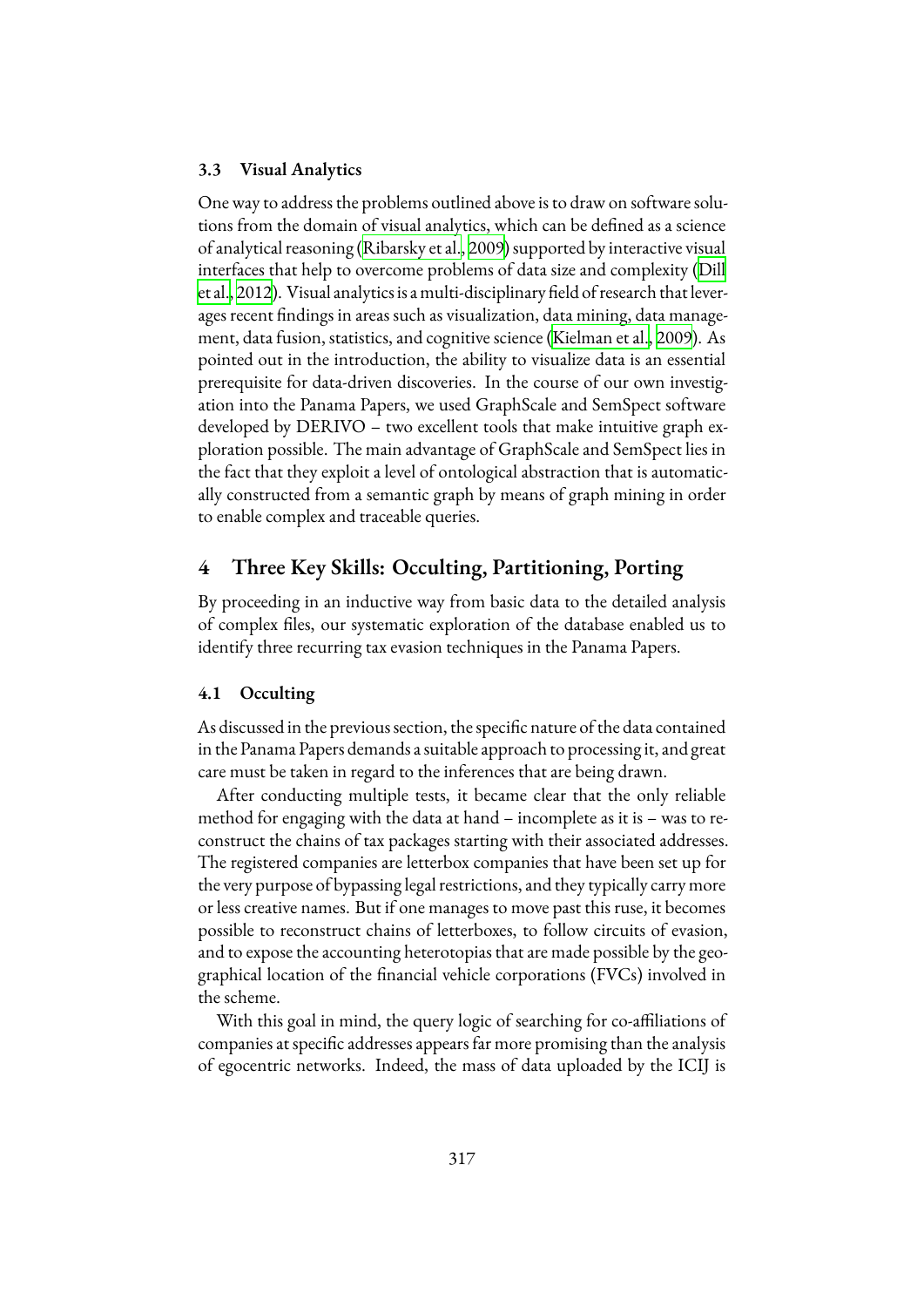rendered practically useless if it is not reconfigured under an ontological database model which allows the user to define object classes and inferences according to comparable semantic properties or certain logical properties.

The need for such an ontological database model is easily demonstrated. For example, the ICIJ site provides a graphical representation of the relationships that can be reconstructed based on the identification of the various companies registered to the same hotel suite in the Seychelles([Figure 1](#page-7-0)).

<span id="page-7-0"></span>

Figure 1: Dyadic ties with suite 102 Aarti Chambers. Source: ICU, [https://](https://offshoreleaks.icij.org/nodes/233584) [offshoreleaks.icij.org/nodes/233584](https://offshoreleaks.icij.org/nodes/233584) (January 2017)

Here we see how an unmodeled database can be used to trace the relationships between the hotel's managers and the companies Green Apple System Limited/Ltd and GWT Systems Limited by relying on nothing more than an address (Suite 102, Aarti Chambers, Mont Fleuri, Victoria, Mahé, Seychelles).

As [Table 2](#page-8-0) shows, the details of this address are subject to considerable variation in the database, with changes falling under three broad categories: punctuation, capitalization, and (deliberate) spelling errors. Without a semantic approximation model, one would have to multiply the queries to search for other possible occurrences of the same suite under different names. However, thanks to the modeling we developed in cooperation with DERIVO, we were able to identify not one but twelve occurrences of the same suite([Table 3](#page-9-0)). Moreover, we found other suites with multiple occurrences at the same residence, as well as in other locations throughout the Indian Ocean (Seychelles, Mauritius, etc.).

Since the data is not time-stamped, it is difficult to infer whether or not the relationships between all of these companies were simultaneous – it ap-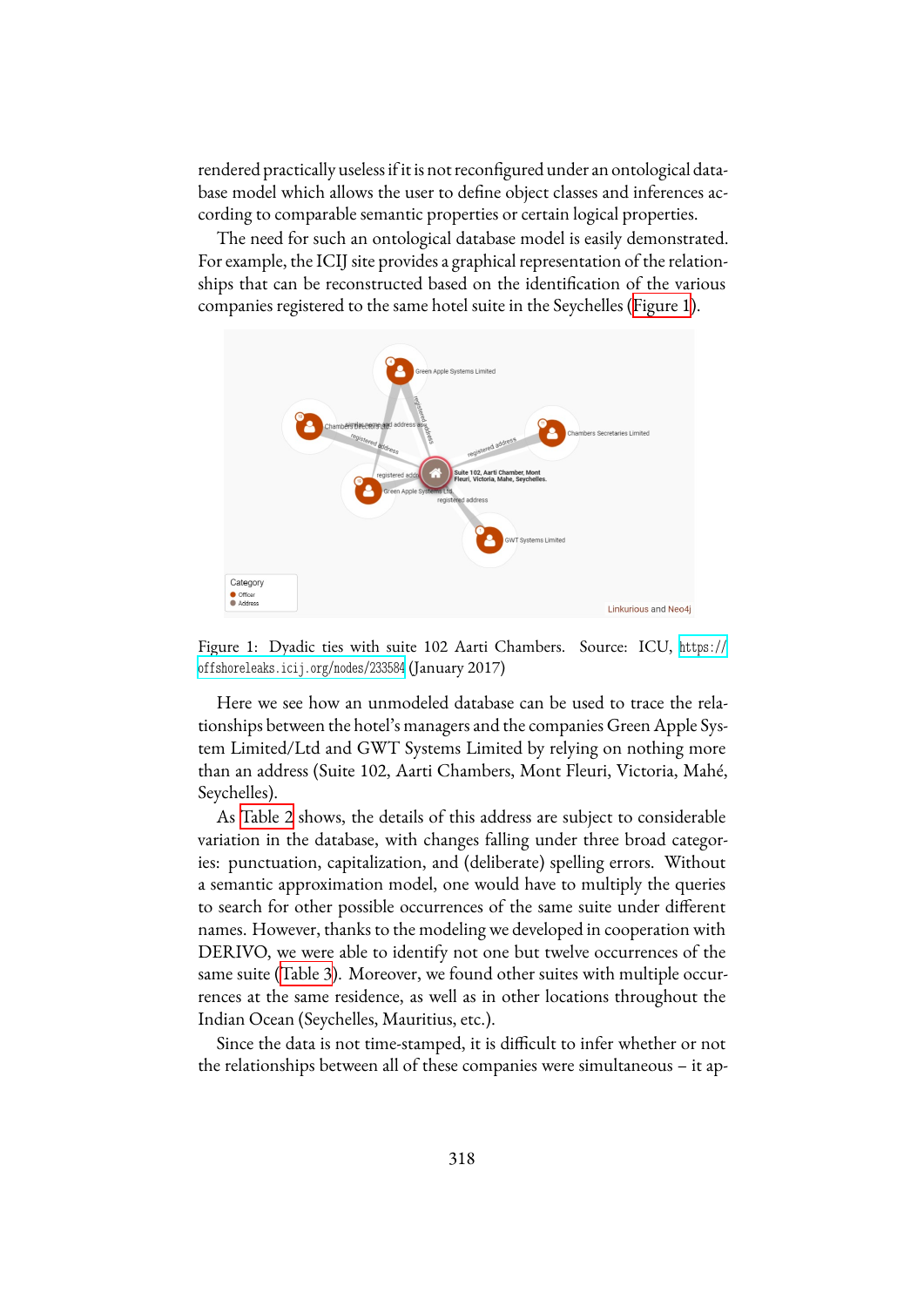<span id="page-8-0"></span>

| 102; Aarti Chambers; Mont Fleluri; Victoria; Mahe; Seychelles            |  |
|--------------------------------------------------------------------------|--|
| 102; Aarti Chambers; Mont Fleuri; Victoria; Mahe; Republic of Seychelles |  |
| 102; AARTI CHAMBERS; MONT FLEURI; VICTORIA; MAHE SEYCHELLES              |  |
| 102; Aarti Chambers; Mont Fleluri; Victoria; Male; Seychelles            |  |
| 102; AARTI CHAMBERS; MONT FLEURI; VICTORIA MAHE SEYCHELLES               |  |
| 102; AARTI CHAMBERS; MONT FLEURI; VICTORIA; MAHE; SEYCHELLES             |  |
| 102; Aarti Chamnbers; Mont Fleuri; Victoria; Mahe; Seychelles            |  |
| 102 AARTI CHAMBER; MONT FLEURI; VICTORIA; MAHE; SEYCHELLES               |  |
| 102 Aarti Chamnbers; Mont Fleuri; Victoria; Mahe; Seychelles             |  |
| 102 Aarti Chambers; Mont Gleuri; Victoria; Mahe; Seychelles              |  |
| 102 AARTI CHAMBERS MONT FLEURI VICTORIS; MAHE; SEYCHELLES                |  |
| Suite 102, Aarti Chamber; Mont Fleuri; Victoria; Mahe; Seychelles.       |  |

Table 2: Typographic variations of the Aarti Chambers address

pears possible, and indeed likely, that we are dealing with a series of successive domiciliations. But in any case, what becomes evident here is an important mechanism of tax evasion, namely the use of concealment procedures within protected databases in accordance with Hervé Falciani's([Falciani,](#page-19-8) [2015](#page-19-8)) description of the IT strategies employed by HSBC to disperse data within the organization for reasons of secrecy. This insight became possible because our modeling allowed us not only to detect simple dyadic relationships, but to establish sets of companies linked to the same registration address.

Were we to use ICIJ's approach to analyze the same data, we would find that a total of eighty-one addresses remain after the subtraction of four duplicates, all of which appear as separate entities. What becomes obvious here is that while ICIJ managed to extract a large amount of information concerning the mechanisms of tax evasion (and, as we have seen, generated impressively large numbers in the process), the knowledge it produced is actually much more superficial than it appears. In other words, it is quite clear that the cognitive strategy employed to convert information extracted from the data into knowledge [\(Boisot and Canals](#page-19-9), [2004\)](#page-19-9) was not based on a firm grasp of the nature of that data, even though this understanding is absolutely essential. So-called 'open' data is by no means immune to such problems: if anything, the very term itself may create a dangerous illusion of accessibility, when in fact the mere availability of information is meaningless in the absence of a viable analytical strategy.

#### **4.2 Partitioning**

As the previous example has shown, the uncovering of tax avoidance structures entails identifying the location nodes of FVCs and using these nodes to reconstruct corporate networks based on criteria such as company owners, intermediaries, and assembly operators. Instead of relying on the soft-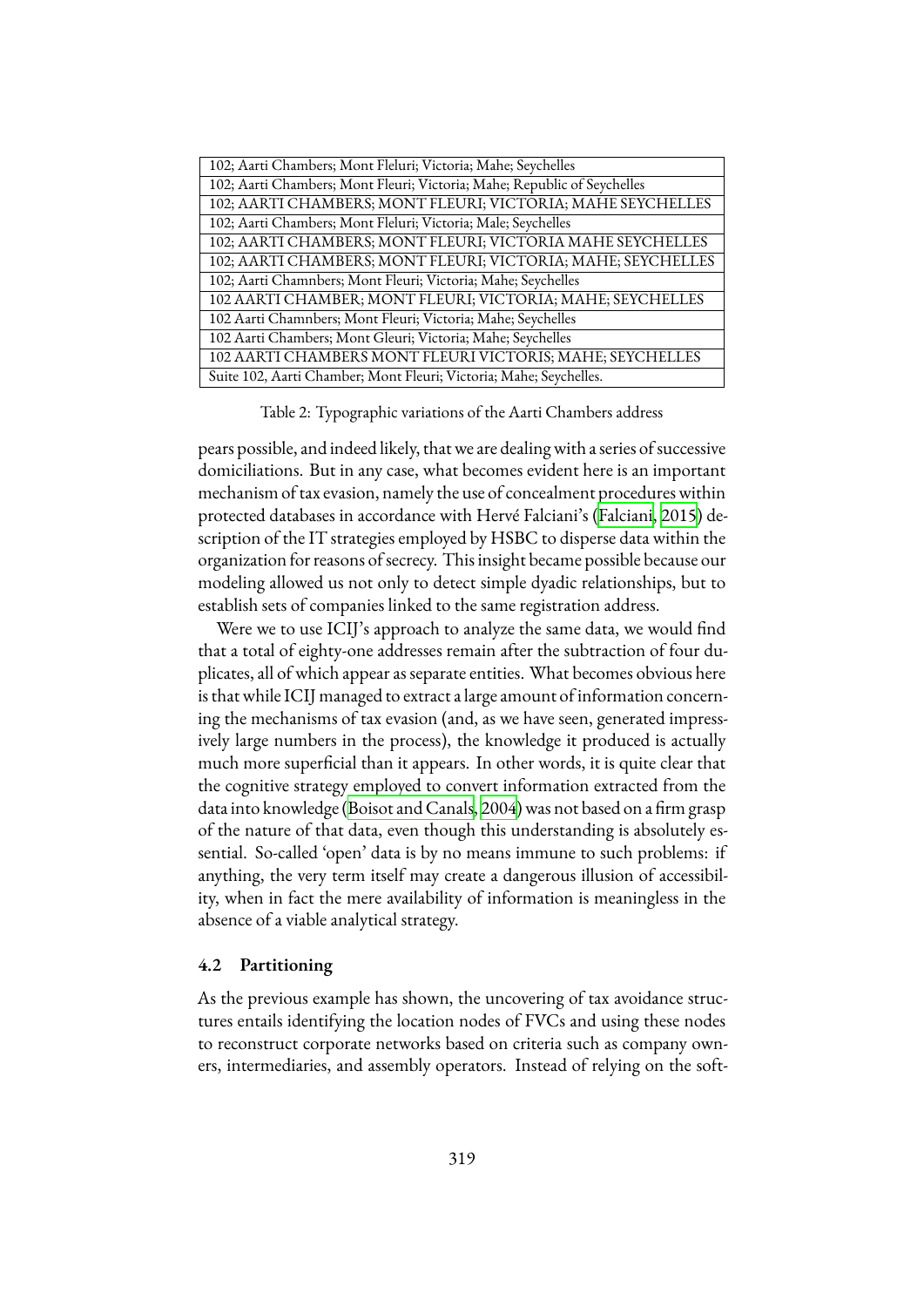<span id="page-9-0"></span>

| Lettering of the address                     | No. of<br>compan- | $No.$ of<br>doublets |
|----------------------------------------------|-------------------|----------------------|
|                                              | ies               |                      |
| AARTI CHAMBERS MONT<br>102:                  | 67                | 3                    |
| FLEURI; VICTORIA<br><b>MAHE</b>              |                   |                      |
| <b>SEYCHELLES</b>                            |                   |                      |
| Suite 102, Aarti Chamber, Mont Fleuri, Vic-  | $\overline{4}$    | $\mathbf{1}$         |
| toria, Mahe, Seychelles.                     |                   |                      |
| 102; Aarti Chambers; Mont Fleluri; Victoria; | $\overline{4}$    |                      |
| Mahe; Seychelles                             |                   |                      |
| 102 Aarti Chambers; Mont Fleur; Victoria;    | $\mathbf{1}$      |                      |
| Mahe; Seychelles                             |                   |                      |
| 102; AARTI CHMAMBES MONT                     | $\mathbf{1}$      |                      |
| FLEURI; VICTORIA;<br>MAHE;                   |                   |                      |
| <b>SEYCHELLES</b>                            |                   |                      |
| 102 Aarti Chambers; Mont Gleuri; Victoria;   | $\mathbf{1}$      |                      |
| Mahe; Seychelles                             |                   |                      |
| 102 AARTI CHAMBERS MONT FLEURI               | $\mathbf{1}$      |                      |
| VICTORIS MAHE SEYCHELLES                     |                   |                      |
| 102; Aarti Chambers; Mont Fleuri; Victoria;  | $\mathbf{1}$      |                      |
| Male; Seychelles                             |                   |                      |
| 102; AARTI CHAMBERS; MONT                    | $\mathbf{1}$      |                      |
| FLEURI; VICTORIA;<br><b>MAHE</b>             |                   |                      |
| <b>SEYCHELLES</b>                            |                   |                      |
| 102; Aarti Chambers; Mont Fleuri; Victoria;  | $\mathbf{1}$      |                      |
| Mahe; Republic of Seychelles                 |                   |                      |
| 102 AARTI CHAMBER; MONT FLEURI;              | $\mathbf{1}$      |                      |
| VICTORIA; MAHE; SEYCHELLES                   |                   |                      |
| 102; Aarti Chamnbers; Mont Fleuri; Victoria; | $\overline{2}$    |                      |
| Mahe; Seychelles                             |                   |                      |

Table 3: Number of companies linked with the diverse occurences of [Suite 102, Aarti Chambers in MOnt Fleuri] (N=85)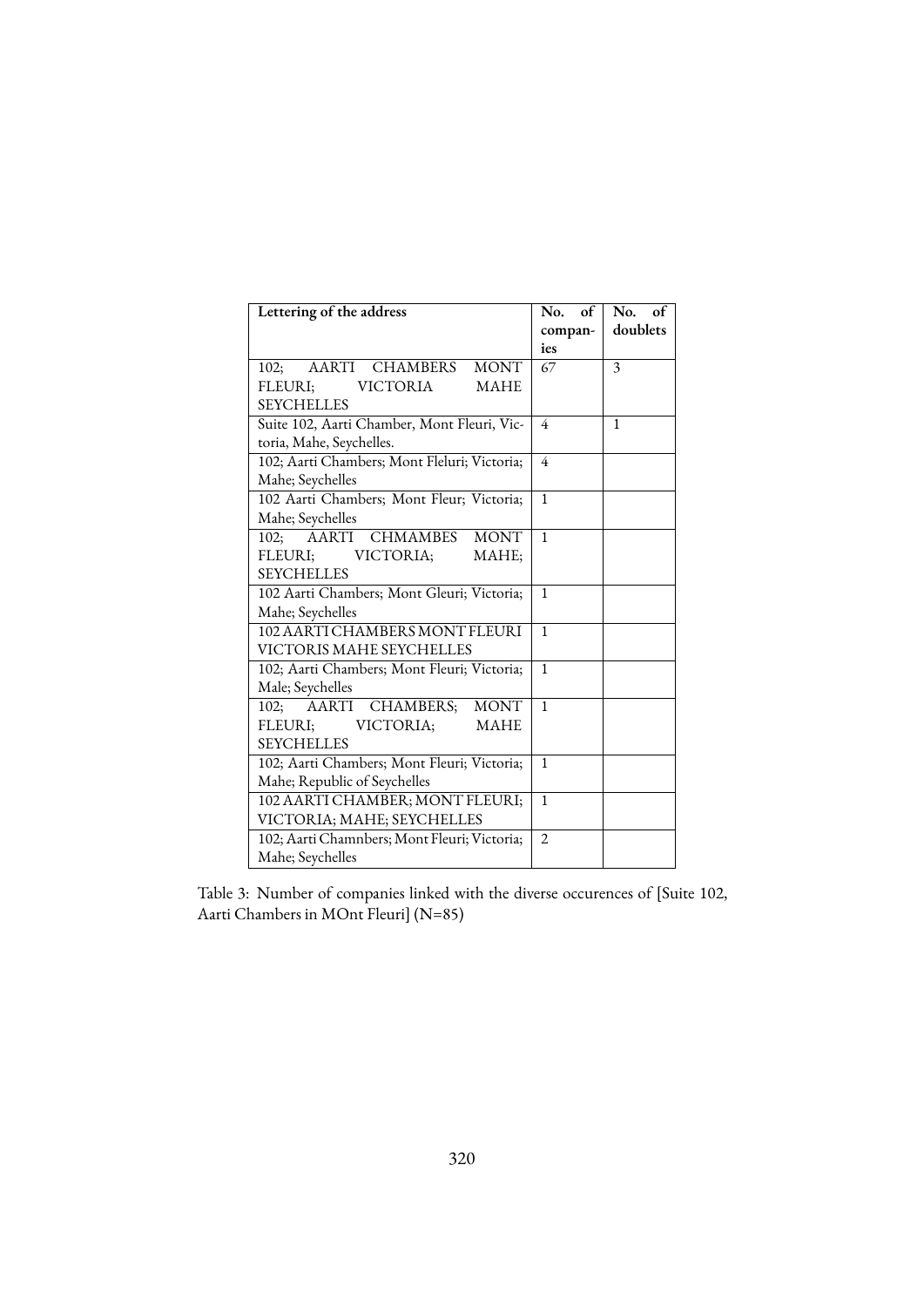ware made available online by ICIJ with all of its limitations, I would argue that it is much more expedient to investigate evasion circuits on the basis of relational chains.

The analysis of networks in terms of relational chains, first proposed by Stanley [Milgram](#page-20-6) ([1967\)](#page-20-6), was picked up by Mark [Granovetter](#page-19-10) [\(2018](#page-19-10)) in his study on employment in the US, which examines the chains of contact that need to be mobilized in order to gain access to information on career opportunities and to request assistance with the application process.

Let us consider an example of such a chain: the employer knows A, who knows B, who knows C, who knows the potential recruit; B passes the latter's name along to A together with his assessment of  $C$ 's qualification to give a recommendation, and the likelihood of his giving a frank opinion; A in turn passes this information on to the employer, along with his own assessment of B. Of course, chains of this kind become more and more impractical the longer they are – even the three-step recommendation chain from our example has a slightly implausible ring to it. But Milgram's work holds out hope that short chains could in fact be the norm: his investigation showed that randomly chosen pairs of Americans (one from Massachusetts and the other from Nebraska) need a mere six to eight links on average in order to connect them with one another([Granovetter](#page-19-10), [2018](#page-19-10), 137).

In the case of the Panama Papers, the relational chains are not always chains of operators in the strictest sense of the word, since it is not uncommon for the final recipient to be the initial customer at the end of a perfectly circular array of intermediaries. This poses several problems if we are to conduct a true network analysis.

The first obstacle is gaining access to the governance structures of companies residing in tax havens, as managers often enter account lines in shell companies that are nothing more than mailboxes hosted by intermediaries. This raises the question of which sources can be used to trace these financial flows – after all, the concerned parties have no incentive whatsoever to cooperate. And what of the various other challenges associated with modeling these complex and sometimes flat-out paradoxical relationships? Can one be connected to a fictitious double of oneself via an intermediary one has never met? And if so, to what extent is that double actually fictitious? Are there no formal obligations to be fulfilled (signature, face-to-face procedures, etc.), no practical precautions to be taken to facilitate eventual liquidation?

For the purposes of our investigation, the lack of complete accounting data means that carefully planned qualitative explorations are necessary to understand the structure of the relational chains being examined. One particularly instructive case involves a number of companies linked to Portcullis,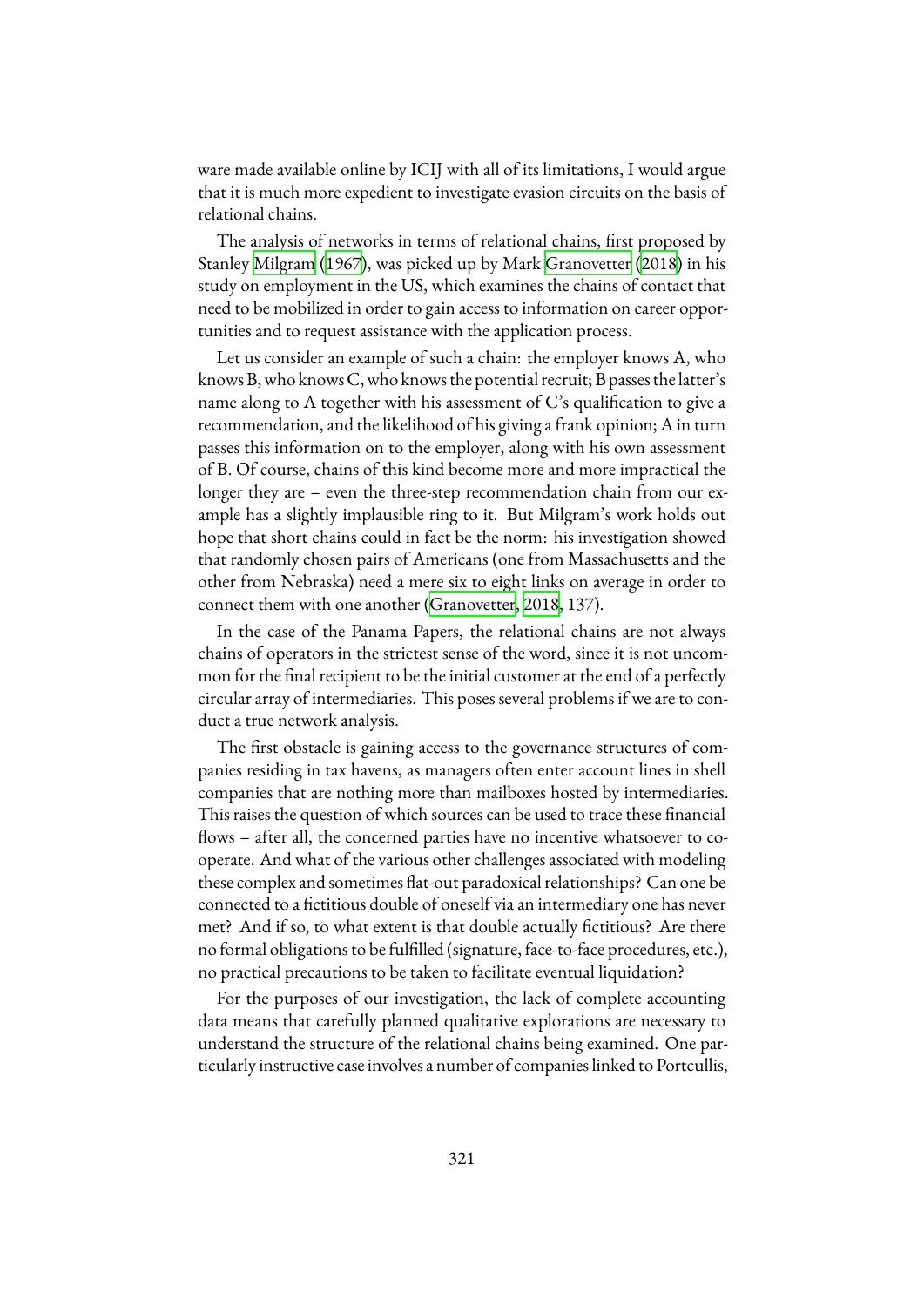an assembly operator that is registered at 113 different addresses in 9 countries([Table 4](#page-12-0)).

These addresses are in turn linked to 1,735 officers, i.e. professional assembly operators([Table 6](#page-14-0)). The majority of these officers are located in tax havens, but some are based in European countries that have not traditionally fulfilled such a role, including Italy. The two Italian officers are registered at 18 different addresses in their home country and are linked to an additional 22 officers, one of whom is a legal entity called Sharecorp. When we proceed to examine the number of beneficiaries of this company, we discover no less than 1,610 further entities, distributed geographically over several tax havens ([Table 5](#page-12-1)).

We can thus regress to infinity. What we have uncovered here, then, is an intricate partitioning system that organizes transnational address sharing in the form of concentric circles; an arrangement that is difficult if not impossible to penetrate for all those who do not have access to the database of participating law firms, most of which are based in the British Virgin Islands. Graph-based visualization, however, can help to facilitate the search for an original pattern. Beginning with what appears to be a kind of statistical anomaly, it becomes possible to identify forms of organization that would go unnoticed by classical detection algorithms – spotting their relevance is not so much a matter of statistical knowledge of graph structures, but a question of familiarity with the object of inquiry.

#### **4.3 Porting**

Our analysis revealed two characteristic traits of the assemblies in question: high-intensity backrest turnover and pronounced diversity of the carrying vehicles. The use of shipping companies and shipping addresses seems to be especially favored [\(Table 6\)](#page-14-0).

The available data is testament to the massive scale on which asset management companies have been incorporated (72,720 in the Panama Papers and a further 4,260 in the Offshore Leaks database). [Figure 2](#page-13-0) shows the distribution of these companies by country.

Of course, a chart based on the organizing principle of companies per country has significant limitations, as it does not reflect the volume of assets carried. Nevertheless, it does show that the extensive use of shipping companies is favored by Western companies and their traditional tax havens, whereas it is much less prevalent in Asia (with the notable exception of Hong Kong, which has traditionally served as the financial interface between major Western banks and Asian companies).

The 76,980 companies in question own a total of 35,345 entities, ofwhich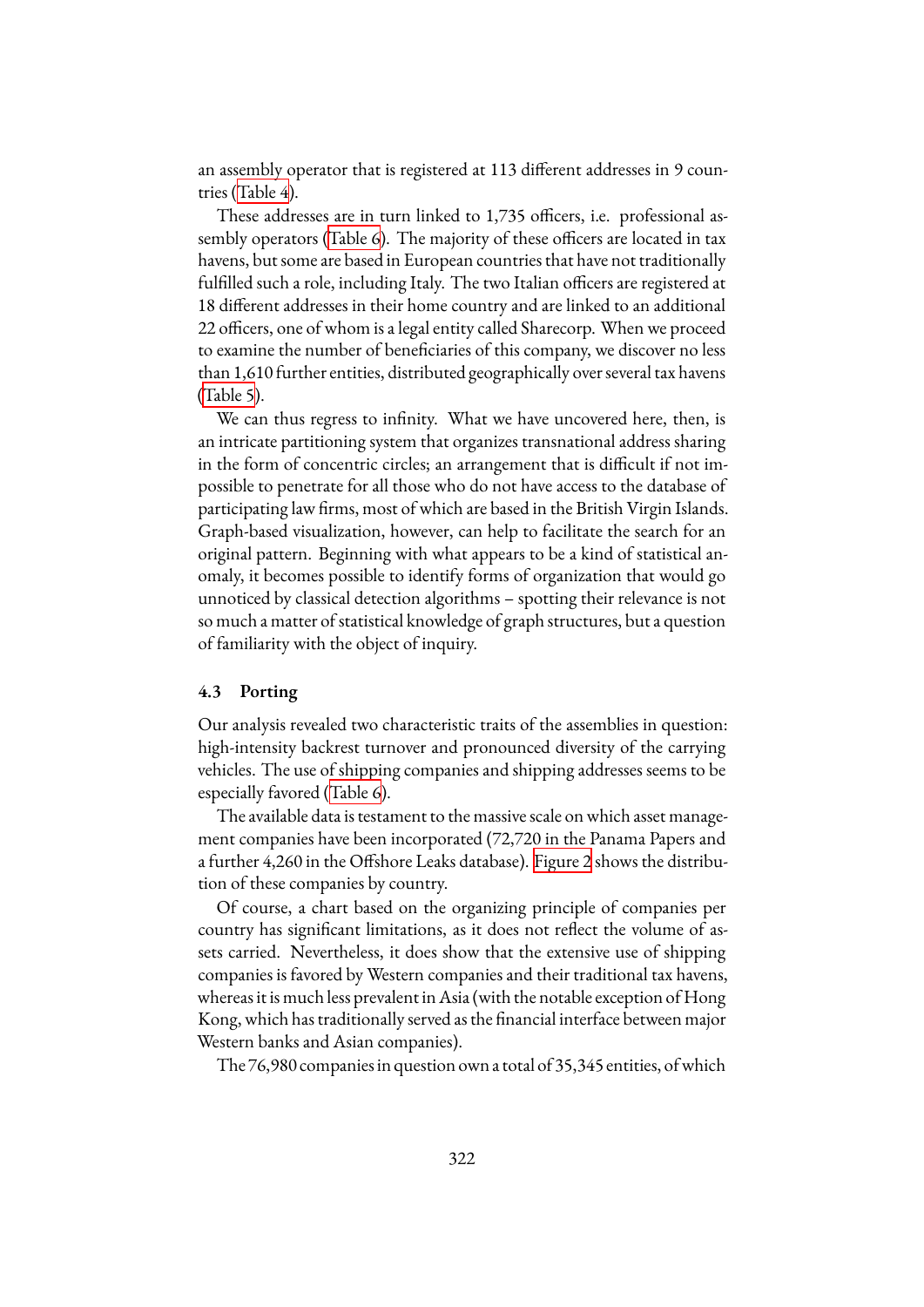<span id="page-12-0"></span>

| Country                | Number of adresses |
|------------------------|--------------------|
| British Virgin Islands | 55                 |
| China                  | 1                  |
| Cook Islands           | 14                 |
| Hong Kong              | 10                 |
| Malaysia               | 1                  |
| Samoa                  | 20                 |
| Seychelles             | 1                  |
| Singapore              | 10                 |
| Taiwan                 |                    |

Table 4: Registration of the Porticullis Co.

<span id="page-12-1"></span>

| Bahamas                | 4              |
|------------------------|----------------|
| British Virgin Islands | 1537           |
| Cayman Islands         | 31             |
| Germany                | 1              |
| Hong Kong              | 7              |
| Indonesia              | 7              |
| Malaysia               | 3              |
| Mauritius              | $\overline{2}$ |
| Russia                 | $\overline{2}$ |
| Samoa                  | 5              |
| Seychelles             | 7              |
| Singapore              | 150            |
| Taiwan                 | 1              |
| Thailand               | 1              |
| U.S. Virgin Islands    |                |
|                        |                |

Table 5: Geographical distribution of entities linked with the Sharecorp Co.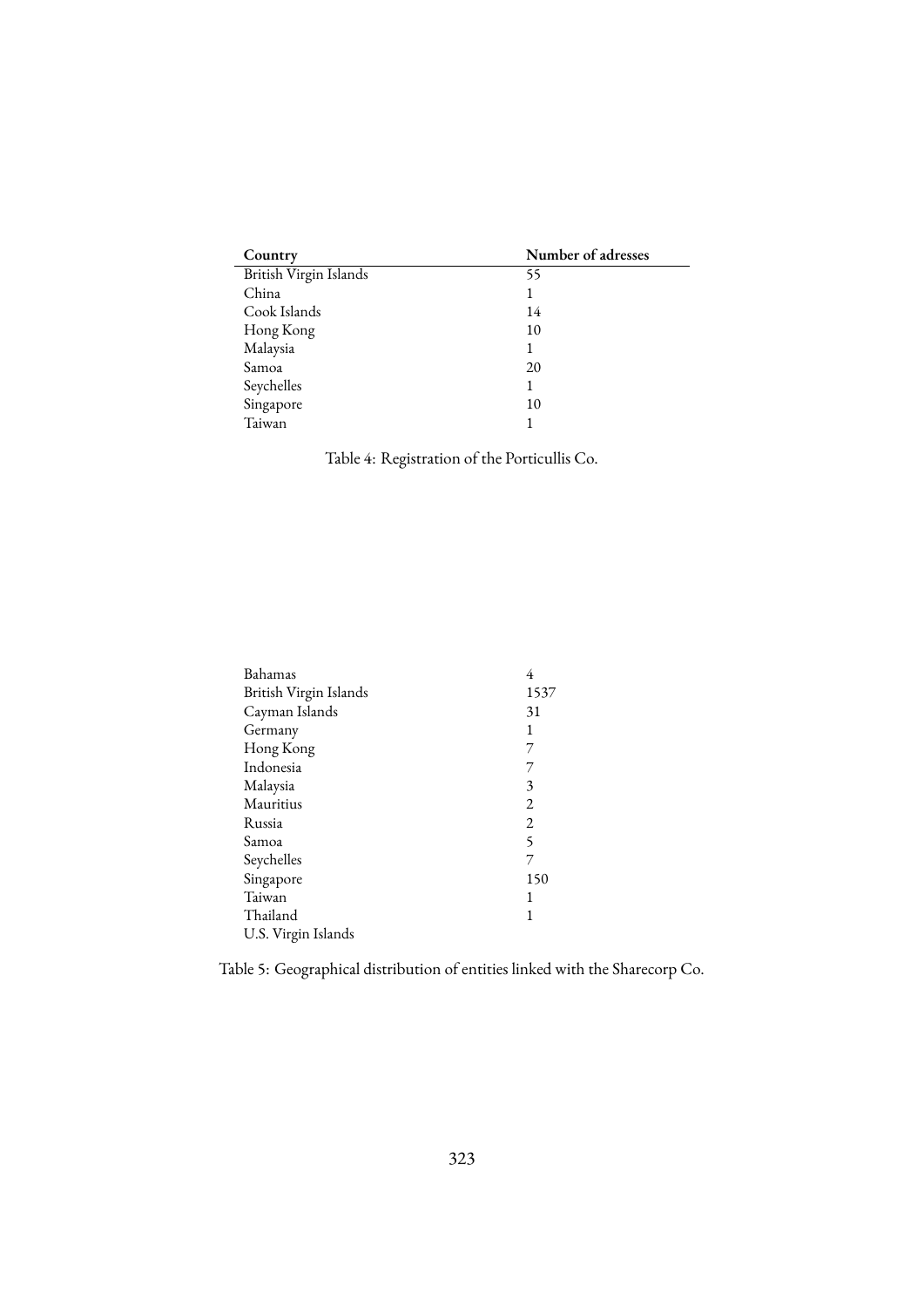<span id="page-13-0"></span>

Figure 2: Geographical distribution of shipping companies.(Countries with less than 10 companies have been removed from the histogram.)

31,549 were set up byMossack Fonseca, and the rest by Portcullis. The status profile of these entities shown in [Table 7](#page-15-0) illustrates the intensity of turnover.

With companies registered as an international business company (IBC) in a tax haven, the situation is straightforward: they are considered to be classic instruments of tax evasion. Other vehicles, such as the porting of addresses for consulting firms, blur the line between tax evasion and money laundering. Indeed, the scheme of using a multitude of 'shipping addresses' is very much in line with the findings of Fabian [Teichmann](#page-21-2) [\(2017](#page-21-2)), who conducted an interview survey with agents mentioned in the Panama Papers. In his study on money laundering methods, Teichmann demonstrated that, in addition to more 'traditional' methods (buying gold, jewellery, rough diamonds, antiques, and paintings; arranging cash deals or deals with foreign exchange offices; etc.), organizational arrangements such as real estate projects, overinvoicing by consulting firms, certain types of mergers and acquisitions, and banking transactions (particularly in Dubai) play an important role.

To cite just one example, a relational chain based on the addresses connected to a specific porting address alerted us to complex financial dealings between Russia, Dubai, and the United Kingdom. After researching identities and companies, we found that one of the individuals (subsequently referred to as operator X) involved in the scheme was already being prosecuted in the United Kingdom and Moldova for money laundering on a scale of several billion euros.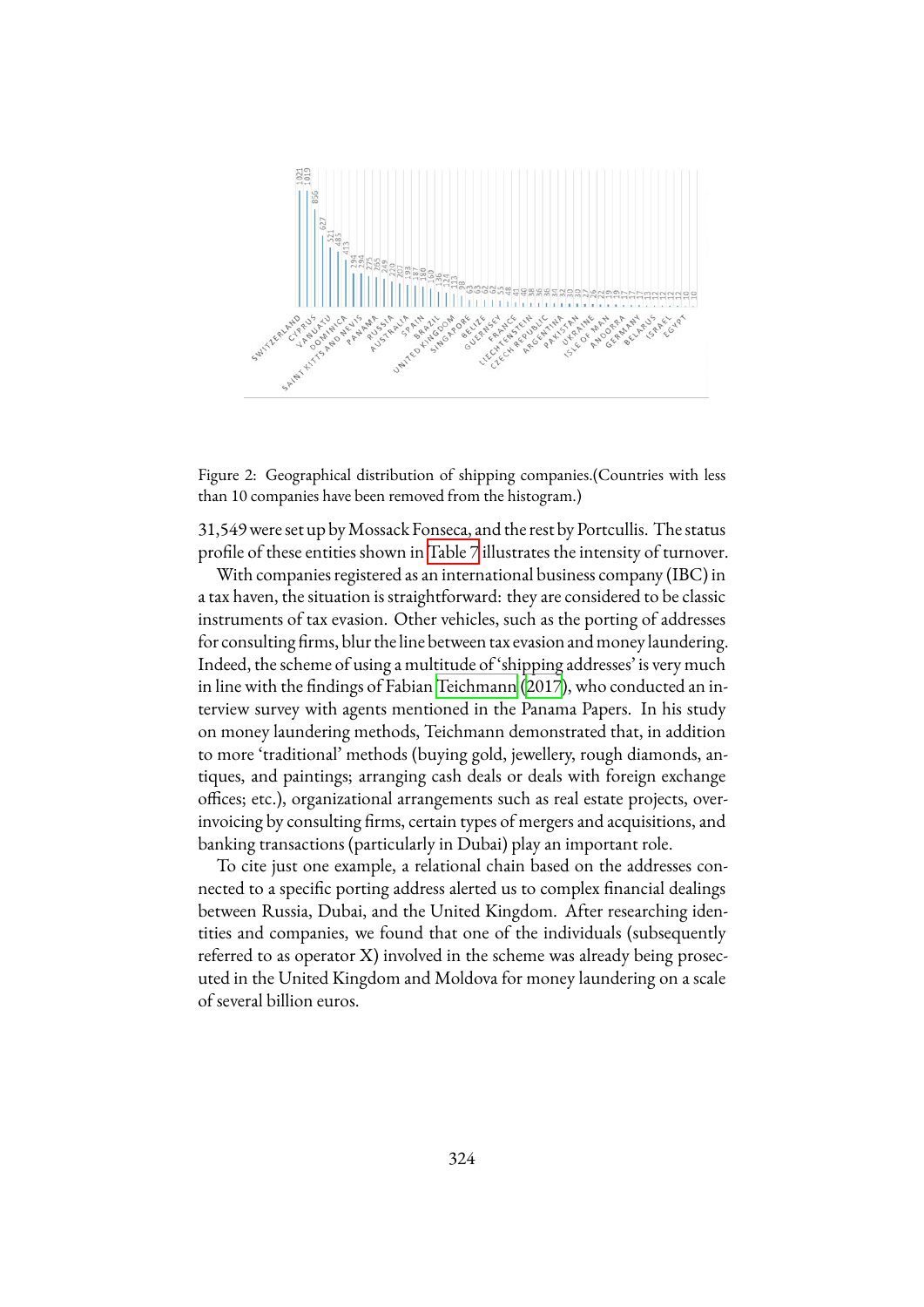<span id="page-14-0"></span>

| Country                | Number of offices |
|------------------------|-------------------|
| Australia              | 4                 |
| Bahrain                | $\mathbf{1}$      |
| British Virgin Islands | 1313              |
| Canada                 | $\mathbf{1}$      |
| China                  | $\overline{4}$    |
| Cook Islands           | 47                |
| Djibouti               | 1                 |
| France                 | $\mathbf{1}$      |
| Germany                | $\mathbf{1}$      |
| Greece                 | $\mathbf{1}$      |
| Guernsey               | $\mathbf{1}$      |
| Hong Kong              | 5                 |
| India                  | 7                 |
| Indonesia              | 28                |
| Italy                  | $\overline{2}$    |
| Japan                  | $\mathbf{1}$      |
| Kazakhstan             | $\mathbf{1}$      |
| Kenya                  | $\overline{c}$    |
| Malaysia               | 9                 |
| Mauritius              | 1                 |
| Myanmar                | $\mathbf{1}$      |
| Philippines            | $\mathbf{1}$      |
| Russia                 | 3                 |
| Samoa                  | 366               |
| Seychelles             | $\mathbf{1}$      |
| Singapore              | 25                |
| South Africa           | $\overline{c}$    |
| South Korea            | $\mathbf{1}$      |
| Spain                  | $\mathbf{1}$      |
| Sri Lanka              | $\overline{2}$    |
| Switzerland            | $\mathbf{1}$      |
| Taiwan                 | 10                |
| Thailand               | $\overline{4}$    |
| Turkey                 | $\overline{2}$    |
| United Arab Emirates   | $\overline{c}$    |
| United Kingdom         | $\overline{2}$    |
| United States 1        |                   |

Table 6: Addresses of Porticullis offices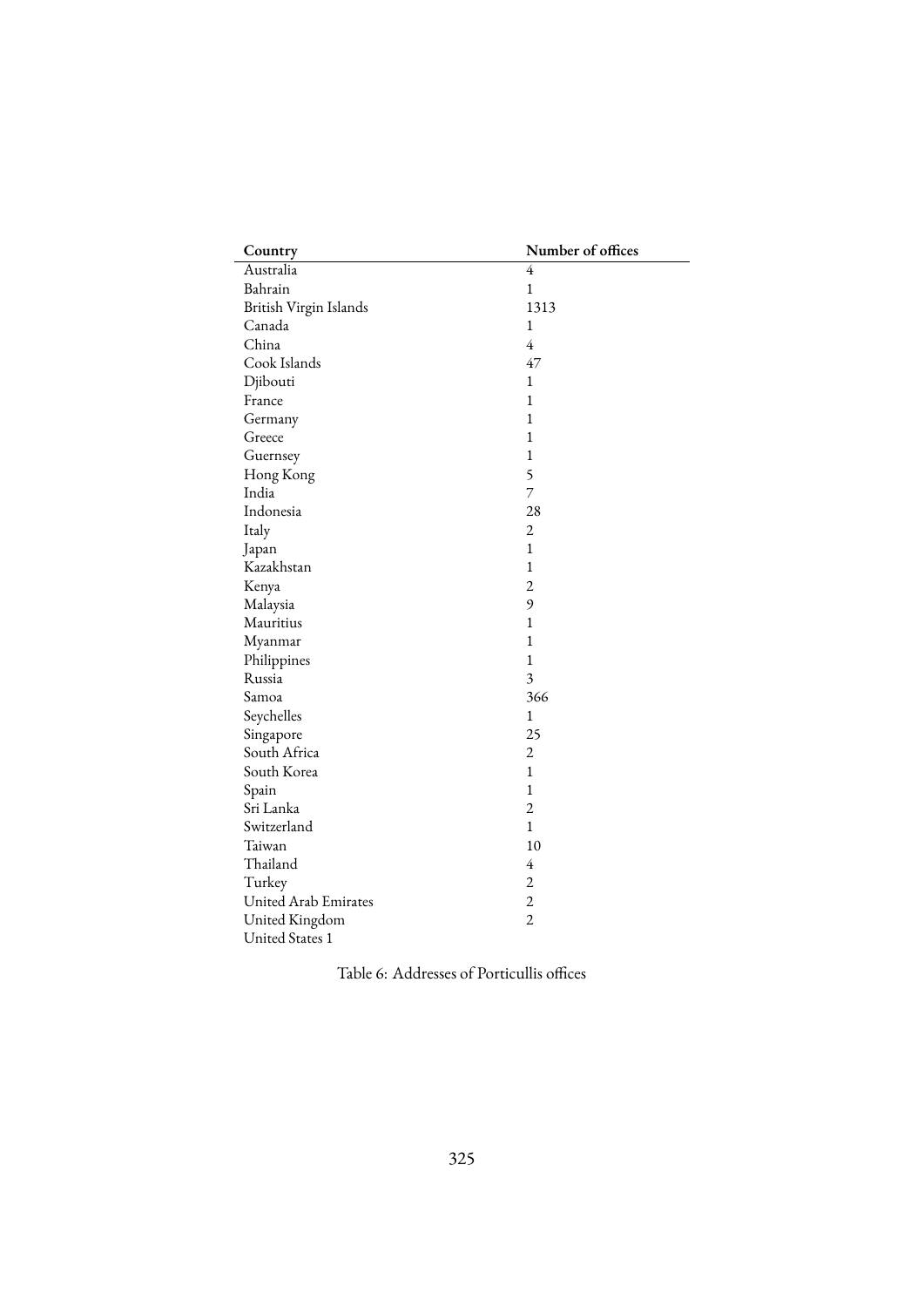<span id="page-15-0"></span>

| Status                                     | Number         |
|--------------------------------------------|----------------|
| Defaulted                                  | 12,134         |
| <b>Active Entity</b>                       | 9,346          |
| Dissolved                                  | 5,271          |
| Changed agent                              | 3,041          |
| Struck / Defunct / Deregistered            | 1,734          |
| Inactivated                                | 1,321          |
| Resignated as agent                        | 1,039          |
| Dead                                       | 348            |
| Relocated in new jurisdiction              | 323            |
| In transition                              | 170            |
| Discontinued                               | 165            |
| Transferred Out                            | 168            |
| Shelf company                              | 94             |
| Bad debt account                           | 52             |
| Liquidated                                 | 74             |
| Not to be renewed / In deregistration      | 31             |
| Shelf company not possible to sell         | 12             |
| In liquidation                             | 10             |
| Unregistered                               | 5              |
| Change in administration pending           | 5              |
| Redmoicited                                | $\overline{2}$ |
| Trash company                              | 1              |
| Profile                                    | Number         |
| Standard International Company             | 2,889          |
| Standard Company under IBC* Act            | 840            |
| Business Company Limited by Shares         | 24             |
| Nominee Only Entity                        | 5              |
| Bahamas IBC*                               | 3              |
| Turks                                      | 3              |
| Geographical location of the entities car- | Number         |
| ried                                       |                |
| Entity in Switzerland                      | 14,118         |
| Entity in Luxembourg                       | 4,532          |
| Entity in British Virgin Islands           | 3,261          |
| Entity in Hong Kong                        | 1,337          |
| Entity in USA                              | 39             |
| Entity in Germany                          | 39             |
| Entity in France                           | 29             |

Table 7: Status of the 35,345 entities held by the holding companies (out of a Semspect simple query)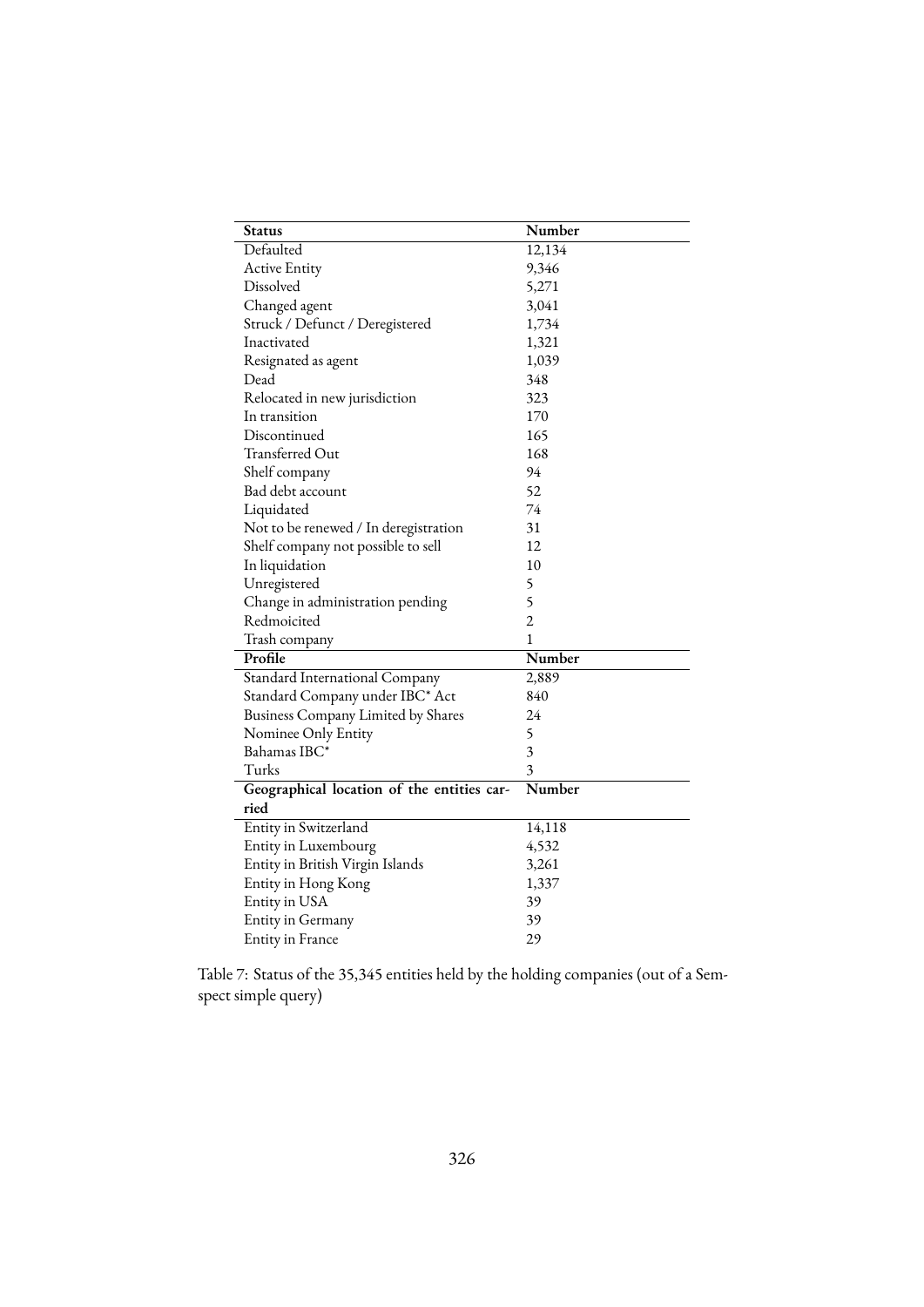

<span id="page-16-0"></span>Figure 3: Relational chain based on the addresses connected to <sup>a</sup> specific porting address alerted us to complex financial dealings between Russia, Dubai, and the United Kingdom.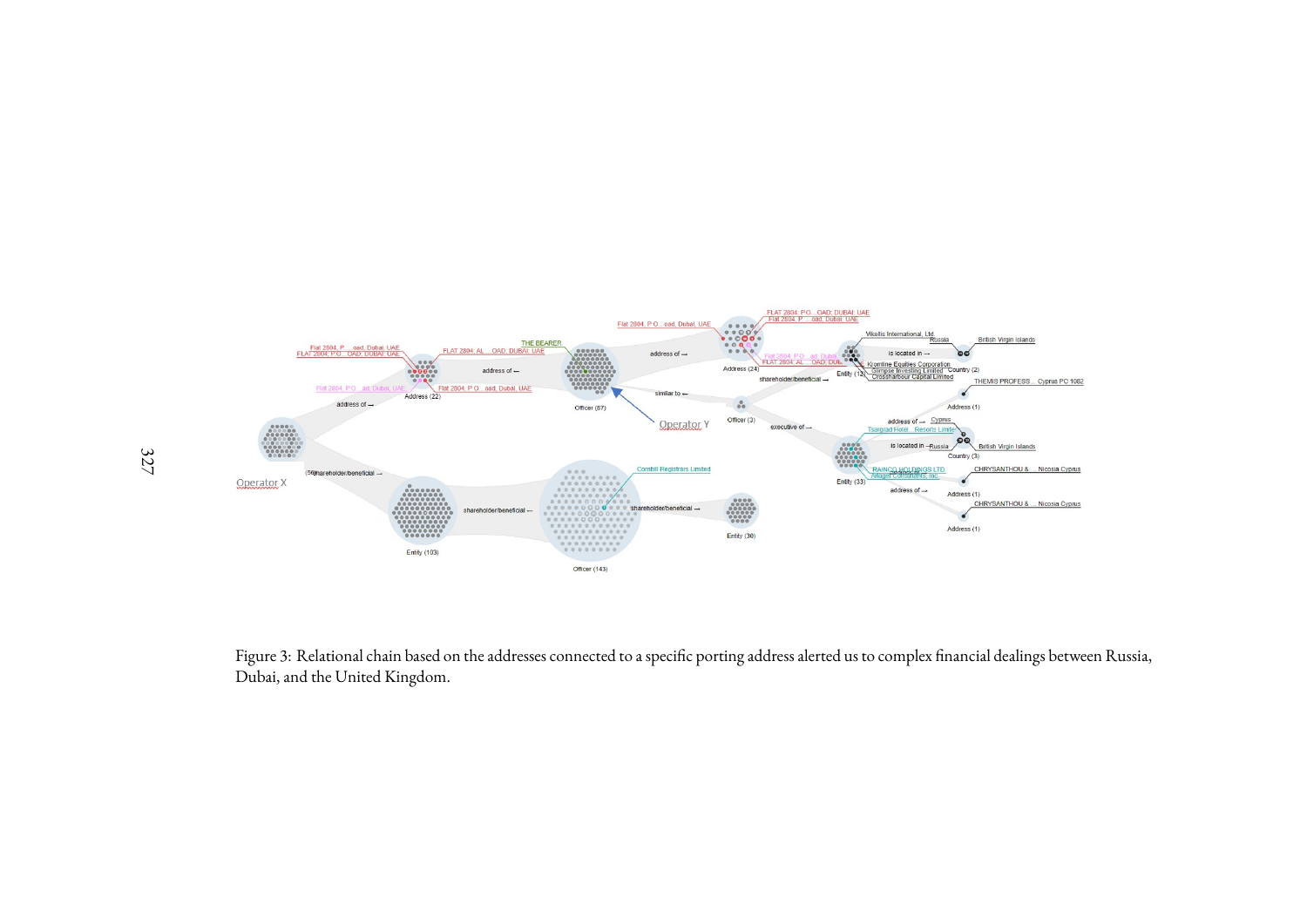Yet the connected addresses revealed arrangements that went well beyond the indictments brought in this case: in the Mossack database, operator X appears as the manager of 103 companies located in ten different countries: 82 in the British Virgin Islands, 70 in Russia, 9 in Cyprus, 7 in Samoa, 6 in Ukraine, 4 in the United Kingdom, 3 in the US, 2 in the Seychelles, 1 in Hong Kong, and 1 in the United Arab Emirates.

Operator X as an individual is domiciled in a series of addresses in Dubai that are artificially distinguished according to the method described above. Some of these addresses are shared by the anonymous directors of Cyprusdomiciled carrier companies. After a query of the operators sharing the address of the apartment in Dubai, it became apparent that one of them, a British national (Y), is one of several British shareholders in six companies domiciled in Russia and Cyprus, neither of which is owned or managed by X. However, when we explored X's own activities in Cyprus, we found that X manages other companies in the country. In turn, these companies are all mediated by a Russian consultancy firm registered at an address in Cyprus – and one of the directors of this firm is Y, the person who shares X's address in Dubai [\(Figure 3\)](#page-16-0).

The chain thus operates as follows: the British partners in Russia, linked to the Dubai address via their business partner Y, manage the business relations of Russian and foreign companies established in Russia with other companies in which Y is involved via a consultancy company registered in Cyprus. The management of Cypriot companies from Dubai in turn enables the establishment of holding companies that carry out transactions via Mossack Fonseca in the British Virgin Islands.

What makes this chain so interesting is that it is connected, via its main operator, to a large-scale Russian money laundering network. In this case, 19 British companies have already been prosecuted for money laundering to the tune of 20 billion pounds. The schemes described above may be legal, and the presumption of innocence must be respected, but their discovery illustrates the fragility of the boundaries between legally permissible financial optimization and money laundering – some consulting firms such as Mossack Fonseca have certainly been complicit in large-scale money laundering operations, as the recently leaked FinCEN files show.

## <span id="page-17-0"></span>**5 Summary and Outlook**

The questions and findings that have arisen over the course of our project are indicative of a much broader need for tools that enable the investigative exploration of open data in the humanities and social sciences (HSS) – a technological infrastructure we refer to as an Investigation Support System (ISS).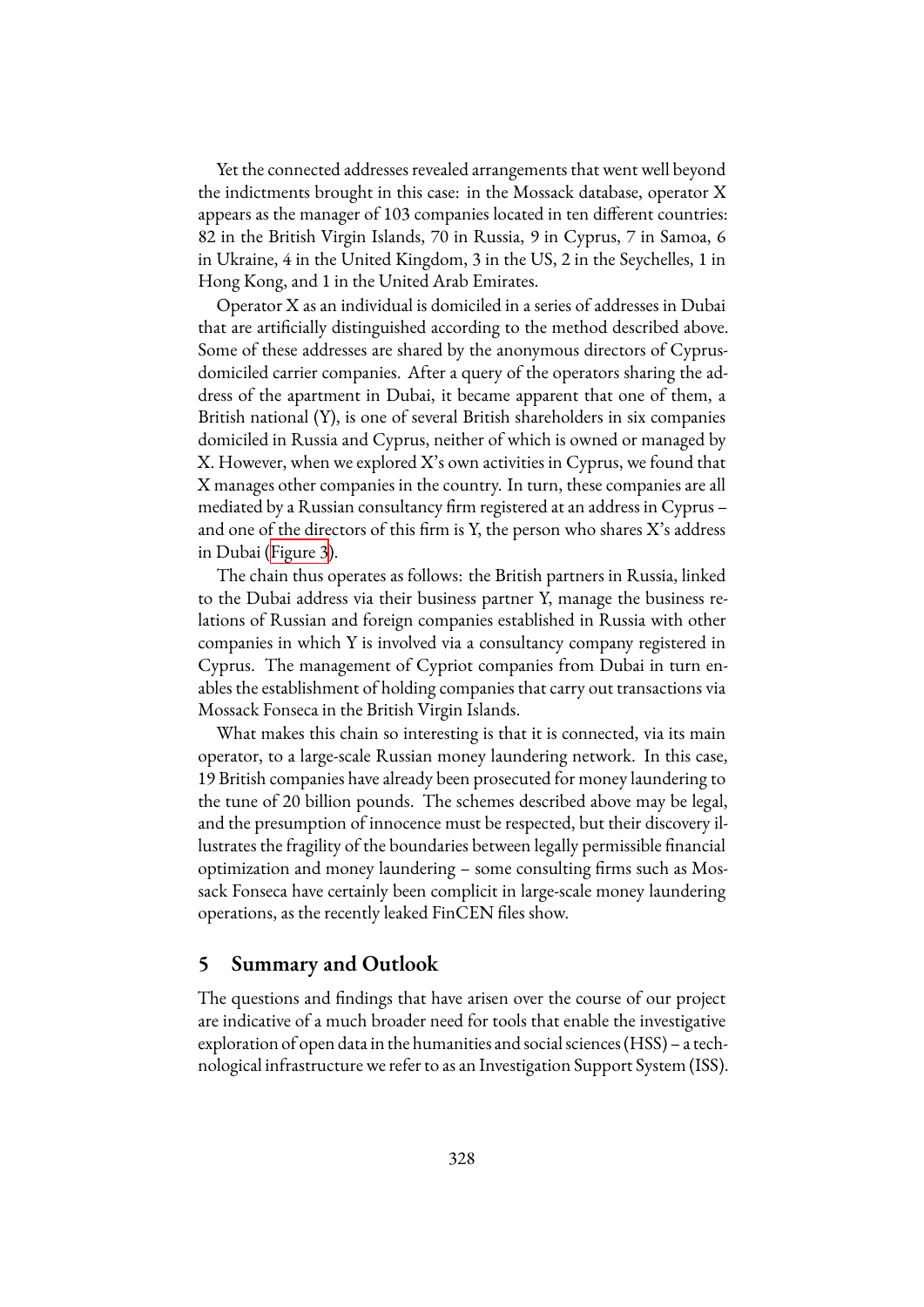We believe that two key building blocks are needed to establish such an ISS: visual analytics and knowledge graph data mining.

Visual analytics integrates new theoretical approaches and computational tools with innovative interactive techniques and visual representations to enable human‐information discourse. In our case, where visual analytics is applied to knowledge graphs or semantic graphs constituted from open data, DERIVO's GraphScale and SemSpect tools have proven to be ideally suited to the task at hand.

When it comes to knowledge graph mining, relational data mining (RDM) is an especially promising approach. Unlike traditional data mining algorithms, which look for patterns in a single table (propositional patterns), RDM algorithms look for patterns among multiple tables (relational patterns). Davide Mottin's groundbreaking work in the field allows researchers to apply the sociological method of analytic induction to substantial bodies of open data. By constructing exemplar patterns,([Mottin et al.,](#page-20-7) [2014\)](#page-20-7), examining their properties([Mottin et al.,](#page-20-8) [2017\)](#page-20-8), and systematizing this kind of exploration [\(Mottin et al.,](#page-20-3) [2019\)](#page-20-3), scholars are able to expand their queries intuitively, which produces a more informative (full) query that can retrieve more detailed and relevant answers [\(Lissandrini et al.,](#page-20-9) [2020\)](#page-20-9).

And yet, one significant methodological challenge remains. Graph pattern mining aims at identifying structures that appear frequently in large graphs, under the assumption that frequency signifies importance. Several measures of frequency have been proposed that respect the *a priori* property, which is essential for an efficient search of the patterns. This property states that the number of appearances of a pattern in a graph cannot be larger than the frequency of any of its sub-patterns. In real life, however, there are many graphs with weighted nodes and/or edges, in which case it would be clearly sensible for the importance (score) of a pattern to be determined not only by the number of its appearances, but also by the weights on the nodes/edges of those appearances.

Removing this obstacle will require both a rigorous methodology of frequency scoring, which Mottin et al. are in the process of developing, and suitable methods for case-building, which GraphScale and SemSpect already permit. In light of this, SemSpect's plugging with Neo4j may well prove to have been the decisive step towards the large-scale application of analytic induction to open data.

## **Acknowledgements**

The author would like to thank Thorsten Liebig, co-founder and CEO of DERIVO, for modeling the initial semantic graph of the ICIJ's online data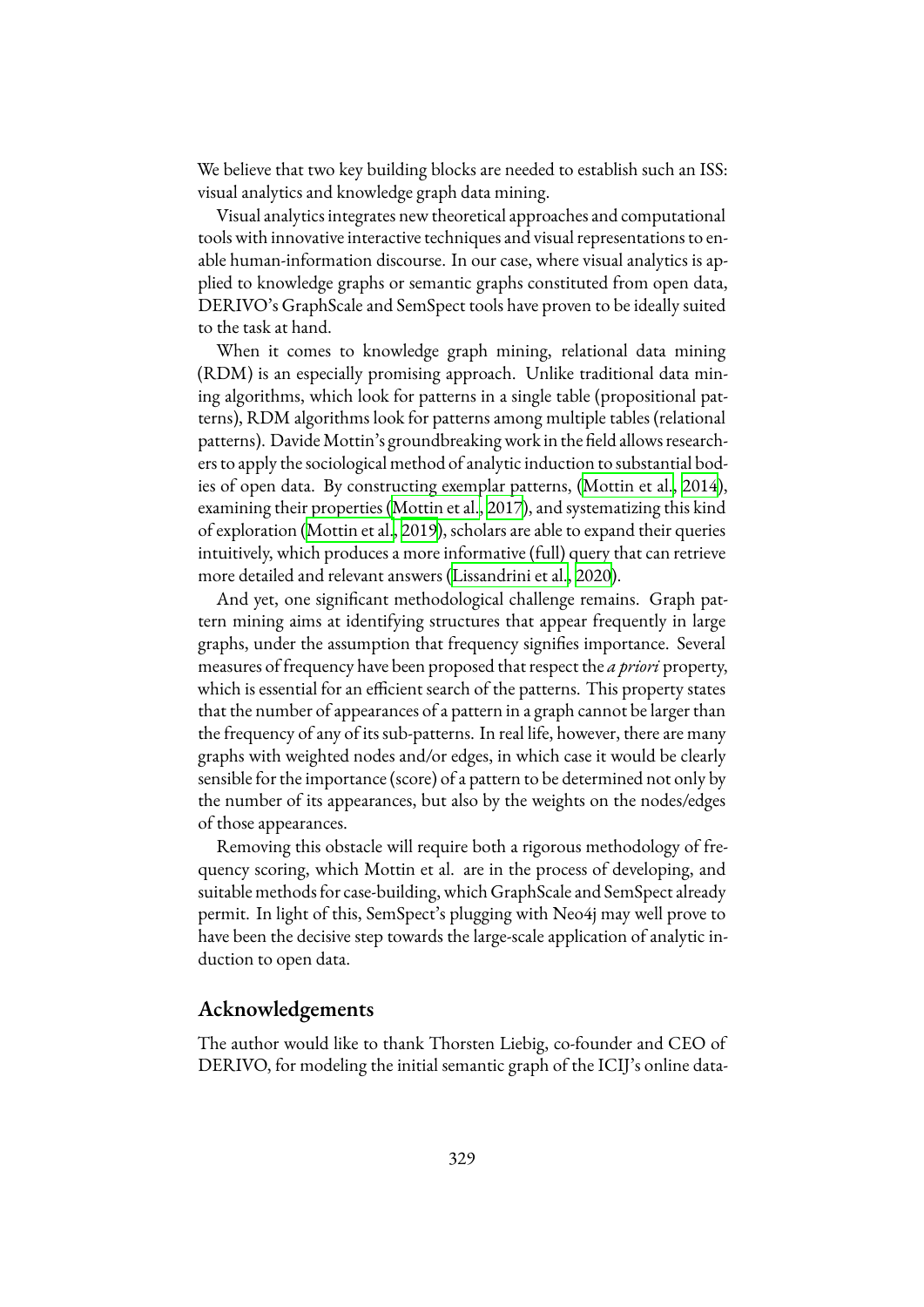base, and Vincent Vialard, senior engineer at DERIVO and co-presenter of this paper at the 2019 Graph Technologies conference, for his collaboration and astute assessment of the research process.

## **References**

- <span id="page-19-5"></span>Abbott, A. (1999). What Do Cases Do? Some Notes on Activity in Sociological Analysis. In Ragin, C. and H., B., editors, *What Is a Case? Exploring the Foundations of Social Inquiry*, pages 53–82. Cambridge University Press, Cambridge, NY.
- <span id="page-19-9"></span>Boisot, M. and Canals, A. (2004). Data, Information and Knowledge: Have We Got It Right? *Journal of Evolutionary Economics*, 14(1):43–67, DOI: [10.1007/s00191-003-0181-9](https://dx.doi.org/10.1007/s00191-003-0181-9).
- <span id="page-19-6"></span>Dill, J., Earnshaw, R., Kasik, D., Vince, J., et al., editors (2012). *Expanding the Frontiers of Visual Analytics and Visualization*. Springer, London, DOI: [10.1007/978-1-4471-2804-5](https://dx.doi.org/10.1007/978-1-4471-2804-5).
- <span id="page-19-8"></span>Falciani, H. (2015). *Séisme surla planète finance: au coeur du scandale HSBC*. La Découverte, Paris.
- <span id="page-19-3"></span>Foucault, M. (1984). Dits et écrits, Des espaces autres. *Architecture, Mouvement, Continuité*, 5:46–49.
- <span id="page-19-0"></span>Glimm, B., Horrocks, I., Motik, B., Stoilos, G., et al. (2014). HermiT: an OWL 2 reasoner. *Journal of Automated Reasoning*, 53(3):245–269.
- <span id="page-19-10"></span>Granovetter, M. (2018). *Getting a Job: A Study of Contacts and Careers*. University of Chicago Press, Chicago, IL.
- <span id="page-19-7"></span>Kielman, J., Thomas, J., and May, R. (2009). Foundations and Frontiers in Visual Analytics. *Information Visualization*, 8(4):239–246, DOI: [10.1057/ivs.2009.25](https://dx.doi.org/10.1057/ivs.2009.25).
- <span id="page-19-4"></span>Kitchin, R. (2014). *The Data Revolution: Big Data, Open Data, Data Infrastructures and Their Consequences*. Sage, London.
- <span id="page-19-2"></span>Lascoumes, P. and Lorrain, D. (2007). Trous noirs du pouvoir. Les intermédiaires de l'action publique. Introduction. *Sociologie du travail*, 49(1):1– 9, DOI: [10.4000/sdt.20509](https://dx.doi.org/10.4000/sdt.20509).
- <span id="page-19-1"></span>Lewis-Beck, M., Bryman, A. E., and Liao, T. F. (2003). *The Sage Encyclopedia of Social Science Research Methods*. Sage, London.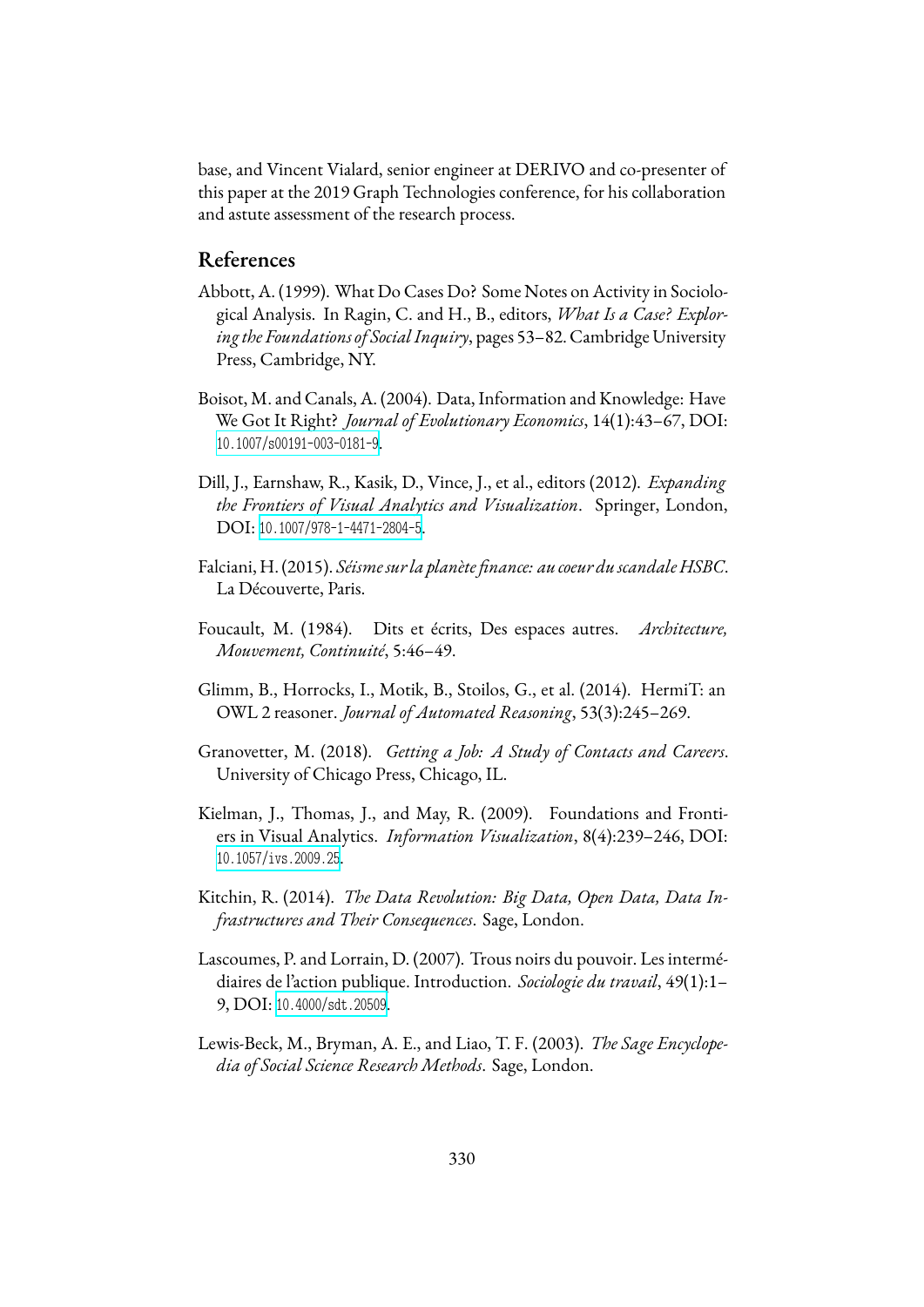- <span id="page-20-1"></span>Liebig, T., Vialard, V., and Opitz, M. (2017). Connecting the Dots in Million-Nodes Knowledge GraphsWith Semspect. In Nikitina, N., Song, D., Fokoue, A., and Haase, P., editors, *Proceedings of the ISWC 2017 Posters & Demonstrations and Industry Tracks*, volume 1963 of *CEUR Workshop Proceedings*. <http://ceur-ws.org/Vol-1963/>.
- <span id="page-20-9"></span>Lissandrini, M., Mottin, D., Palpanas, T., and Velegrakis, Y. (2020). Graph-Query Suggestions for Knowledge Graph Exploration. In *WWW '20: Proceedings of The Web Conference 2020*, pages 2549–2555, New York, NY. Association for Computing Machinery, DOI: [10.1145/3366423.3380005](https://dx.doi.org/10.1145/3366423.3380005).
- <span id="page-20-6"></span>Milgram, S. (1967). The Small World Problem. *Psychology today*, 2(1):60– 67.
- <span id="page-20-7"></span>Mottin, D., Lissandrini, M., Velegrakis, Y., and Palpanas, T. (2014). Exemplar Queries: Give Me an Example of What You Need. *Proceedings of the VLDB Endowment*, 7(5):365–376, DOI: [10.14778/2732269.2732273](https://dx.doi.org/10.14778/2732269.2732273).
- <span id="page-20-8"></span>Mottin, D., Lissandrini, M., Velegrakis, Y., and Palpanas, T. (2017). New trends on exploratory methods for data analytics. *Proceedings oftheVLDB Endowment*, 10(12):1977–1980.
- <span id="page-20-3"></span>Mottin, D., Lissandrini, M., Velegrakis, Y., and Palpanas, T. (2019). Exploring the Data Wilderness through Examples. In *Proceedings of the 2019 International Conference on Management of Data*, pages 2031–2035.
- <span id="page-20-0"></span>Pike, W. A., Stasko, J., Chang, R., and O'connell, T. A. (2009). The Science of Interaction. *Information Visualization*, 8(4):263–274, DOI: [10.1057/ivs.2009.22](https://dx.doi.org/10.1057/ivs.2009.22).
- <span id="page-20-2"></span>Ragin, C. and H., B., editors (1992). *What Is a Case? Exploring the Foundations of Social Inquiry*. Cambridge University Press, Cambridge, NY.
- <span id="page-20-5"></span>Ribarsky, W., Fisher, B., and Pottenger, W. M. (2009). Science of Analytical Reasoning. *Information Visualization*, 8(4):254–262, DOI: [10.1057/ivs.2009.28](https://dx.doi.org/10.1057/ivs.2009.28).
- Riche, N. H. (2015). Data-Driven Discoveries: Pushing Visualization Research Further. *IEEE Computer Graphics and Applications*, 35(3):42–43, DOI: [10.1109/MCG.2015.54](https://dx.doi.org/10.1109/MCG.2015.54).
- <span id="page-20-4"></span>Roberts, S. (1994). Fictitious Capital, Fictitious Spaces: The Geography of Offshore Financial Flows. In Corbridge, S., Thrift, N., and Martin, R., editors, *Money, Power and Space*, pages 91–115. Blackwell, Oxford.